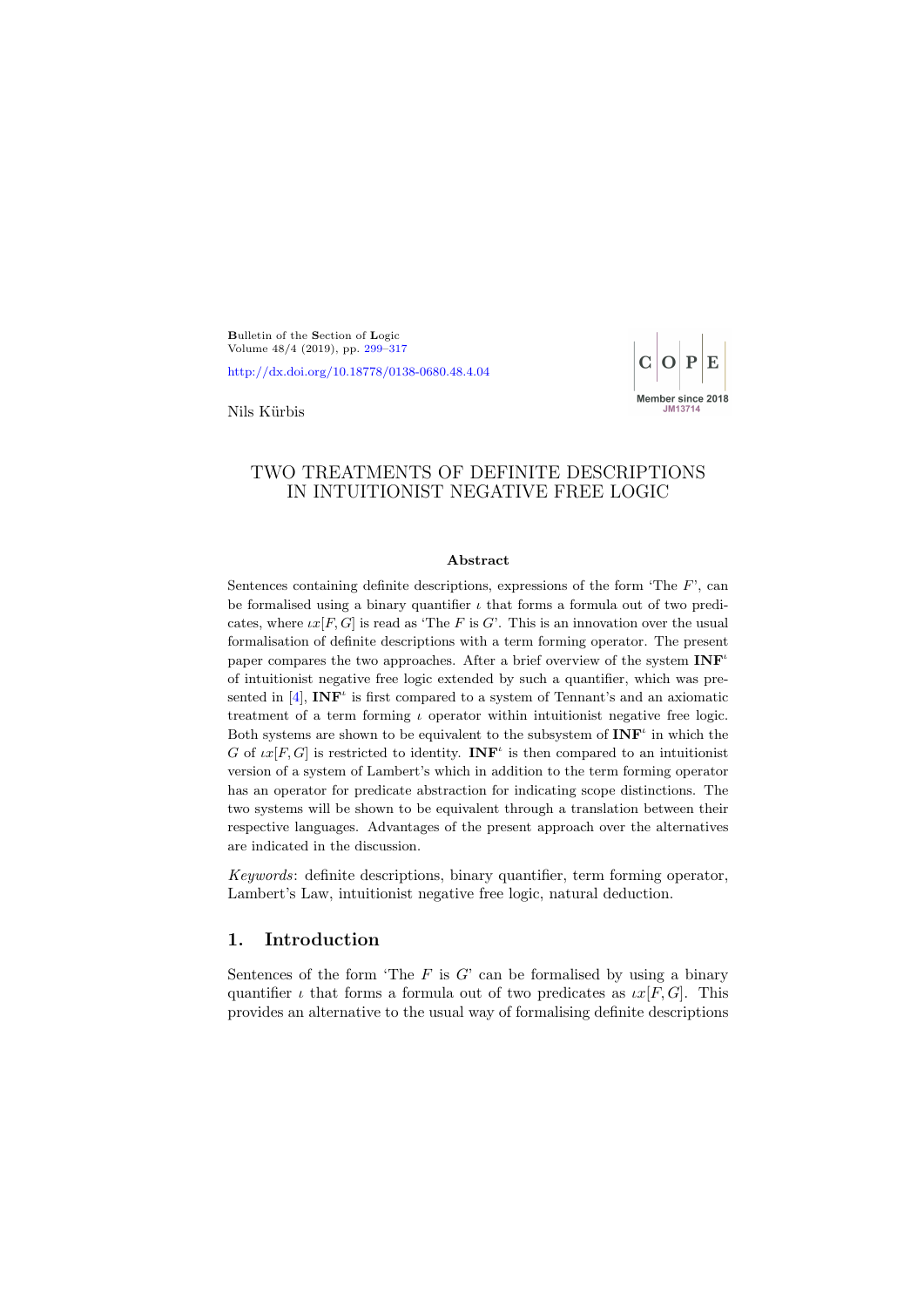by means of an operator  $\iota$  that forms a term out of a predicate, where  $\iota xF$ is read as 'The  $F'$ . This paper is a comparison of the two approaches. The use of the same symbol  $\iota$  for the binary quantifier and the term-forming operator should not lead to confusion, as context will make clear which one is meant. In [\[4\]](#page-18-1), I presented the system  $INF<sup>\iota</sup>$  of natural deduction for intuitionist negative free logic extended by the binary quantifier  $\iota$  and proved a normalisation theorem for it.<sup>[1](#page-1-0)</sup> The present paper begins with a brief overview of  $\mathbf{INF}^{\iota}$ , so that it can be read independently of the previous one. I will then compare  $\mathbf{INF}^t$  to a system of Tennant's sketched in [\[9\]](#page-18-2) and [\[8\]](#page-18-3). Tennant provides rules of natural deduction for a term-forming  $\iota$  operator within the version of intuitionist negative free logic used here. After some clarification related to scope distinctions, it will be shown that Tennant's system is equivalent to the subsystem of  $\mathbf{INF}^{\iota}$  in which the G of  $\iota x[F,G]$  is restricted to identity. Both systems are also shown to be equivalent to an axiomatic treatment of a term forming  $\iota$  operator within intuitionist negative free logic. I then compare  $\text{INF}^{\iota}$  to an intuitionist version of a system proposed by Lambert in  $[6]$ , which in addition to the term forming operator has an operator for predicate abstraction for indicating scope distinctions. Both systems are shown to be equivalent by means of a translation between their respective languages. As we go along proving these equivalences, the present paper will also illustrate the workings of the rules for the binary quantifier  $\iota$  with numerous examples of deductions in **, and advantages of the present approach over the common one will** become apparent. In particular, in the formalisation of definite descriptions it is desirable to have a device for scope distinctions. The sole purpose of the abstraction operator in Lambert's system is as an indicator of scope. The formalism of the present system, by contrast, incorporates scope distinctions directly. Thus the formal treatment of definite descriptions with a binary quantifier is in this sense more economical than the approach using a term forming operator.[2](#page-1-1)

<span id="page-1-0"></span><sup>&</sup>lt;sup>1</sup>For the proof-theory of term forming  $\iota$  operators in the context of sequent calculi for classical logic, see [\[3\]](#page-18-5) and [\[2\]](#page-18-6).

<span id="page-1-1"></span> $2I$  would like to thank a referee for the *Bulletin* for the careful and helpful comments.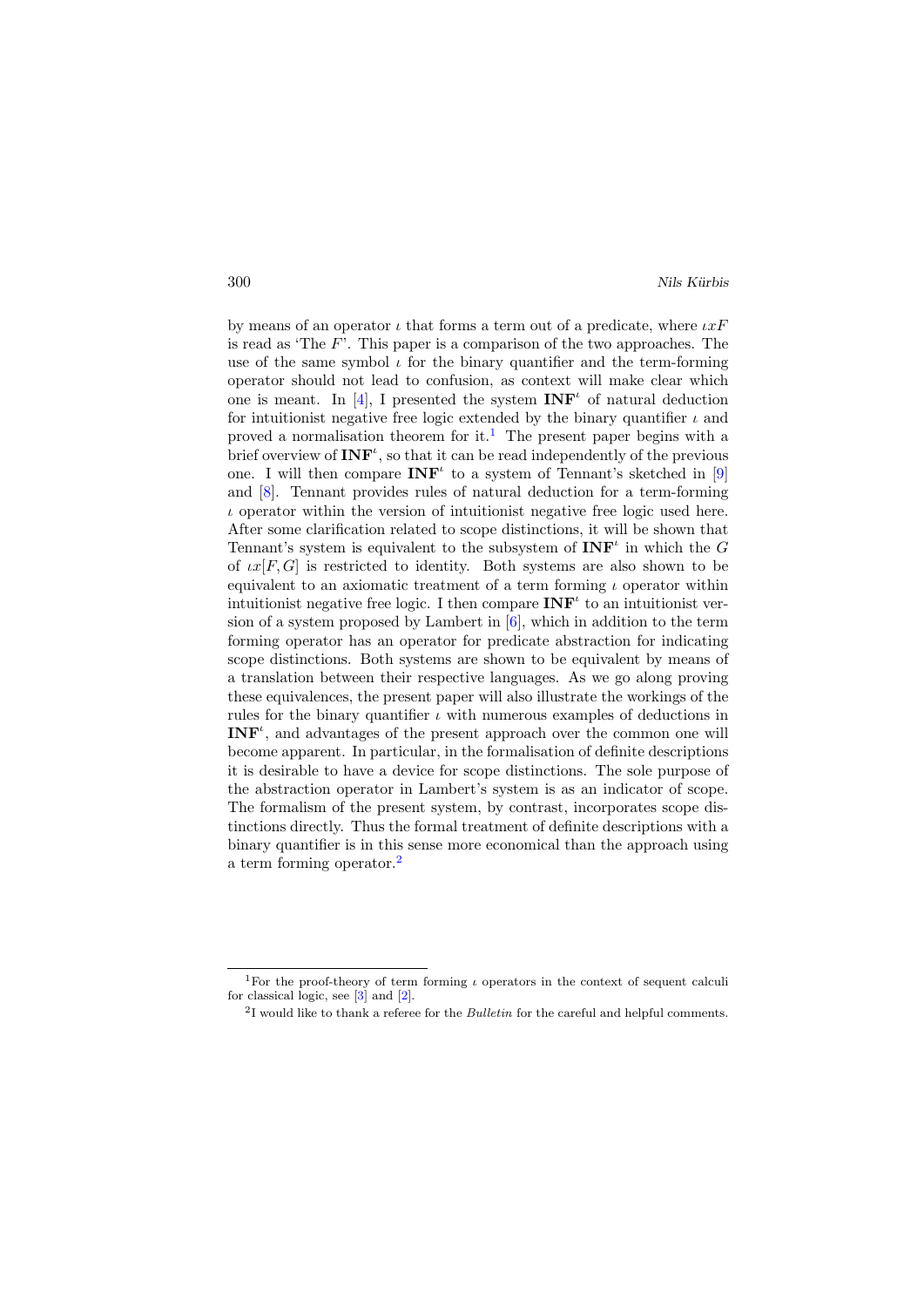#### 2.  $INF<sup>t</sup>$

Let's begin with a review of intuitionist negative free logic **INF**. The rules for the propositional connectives are just those of intuitionist logic:

$$
\begin{array}{cccc}\n\wedge I: & \frac{A}{A \wedge B} & \wedge E: & \frac{A \wedge B}{A} & \frac{A \wedge B}{B} \\
\hline\n\frac{A}{A}i & & & \\
& \Pi & & \\
\rightarrow I: & \frac{B}{A \rightarrow B}i & & \\
& \forall I: & \frac{A}{A \vee B} & \frac{B}{A \vee B} & & \\
& \forall E: & \frac{A \vee B}{C} & \frac{C}{C}i \\
& & & \\
\downarrow E: & \frac{\perp}{B}\n\end{array}
$$

where the conclusion of  $\bot E$  is restricted to atomic formulas.

The rules for the quantifiers are relativised to an existence predicate:

$$
\frac{\exists! y \atop \Pi}{}^{i}
$$
\n
$$
\forall E: \frac{\forall x A \quad \exists! t}{A_t^x}
$$
\n
$$
\forall E: \frac{\forall x A \quad \exists! t}{A_t^x}
$$

where in  $\forall I, y$  is not free in any undischarged assumption of  $\Pi$  except  $\exists !y$ , and either y is the same as x or y is not free in A; and in  $\forall E, t$  is free for  $x$  in  $A$ .

$$
\exists I: \frac{A_t^x}{\exists xA} \qquad \qquad \frac{\overline{A_y^{x}}^i, \overline{\exists!y}^i}{\Pi}
$$

$$
\exists E: \frac{\exists xA \qquad C}{C}i
$$

where in  $\exists I, t$  is free for x in A; and in  $\exists E, y$  is not free in C nor in any undischarged assumption of  $\Pi$  except  $A_y^x$  and  $\exists !y$ , and either y is the same as x or  $y$  is not free in  $A$ .

The existence predicate also appears in the premise of the introduction rule for identity; the elimination rule for  $=$  is Leibniz' Law: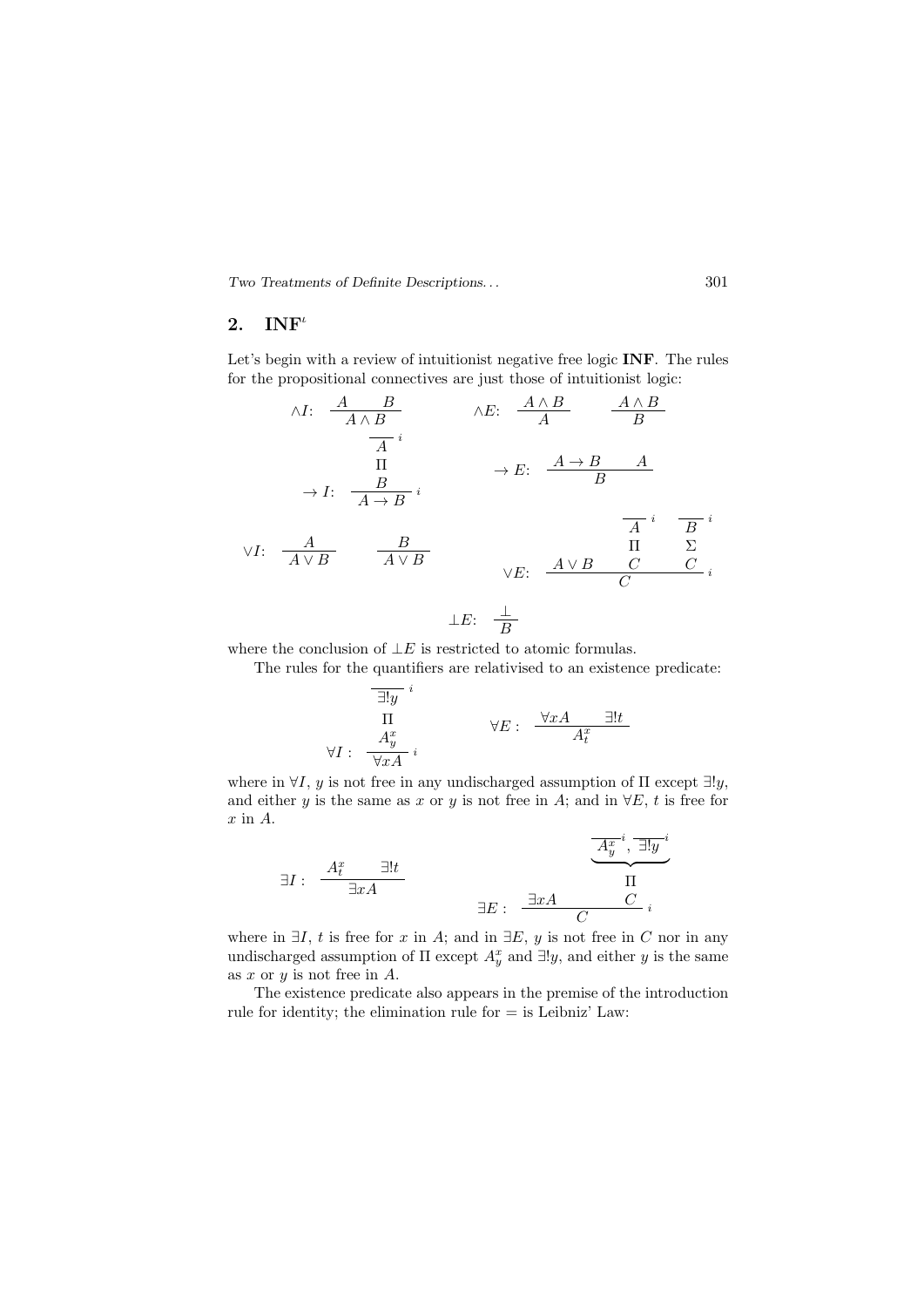$$
=I^{n}: \frac{\exists!t}{t=t} = E: \frac{t_{1} = t_{2} A^{x}_{t_{1}}}{A^{x}_{t_{2}}}
$$

where A is an atomic formula and to exclude vacuous applications of  $=E$ , we can require that x occurs in A and that  $t_1$  and  $t_2$  are different.

Finally, there is the rule of atomic denotation:

$$
AD: \frac{At_1 \dots t_n}{\exists! t_i}
$$

where A is an n-place predicate letter (including identity) and  $1 \leq i \leq n$ . AD captures the semantic intuition that an atomic sentence can only be true if the terms that occur in it refer.

**INF**<sup> $\iota$ </sup> has in addition the binary quantifier  $\iota$  with the following rules:

$$
uI: \qquad \begin{array}{c} \overline{F_z^{x-i}},\ \frac{\overline{\exists!z}^i}{\bot} \\ \overline{\phantom{F_z^{x+i}},\ \frac{\overline{\exists!z}^i}{\bot}} \\ \overline{\phantom{F_z^{x+i}},\ \frac{\overline{\exists!z}^i}{\bot}} \\ \overline{\phantom{F_z^{x+i}},\ \frac{\overline{\exists!z}^i}{\bot}} \\ \overline{\phantom{F_z^{x+i}},\ \frac{\overline{\exists!z}^i}{\bot}} \\ \overline{\phantom{F_z^{x+i}},\ \frac{\overline{\exists!z}^i}{\bot}} \\ \overline{\phantom{F_z^{x+i}},\ \frac{\overline{\exists!z}^i}{\top}} \end{array}
$$

where t is free for x in F and in G, and z is different from x, not free in t and does not occur free in any undischarged assumption in  $\Pi$  except  $F_z^x$ and ∃!z.

$$
\underbrace{F_z^{x^{-i}}, \overline{G_z^{x^{-i}}}, \overline{\exists!z}^i}_{\Pi}
$$
\n
$$
\iota E^1: \underbrace{\iota x[F, G]}_{C} \underbrace{\Pi}_{i}
$$

where z is not free in C nor in any undischarged assumption of  $\Pi$  except  $F_z^x$ ,  $G_z^x$  and  $\exists !z$ , and either z is the same as x or it is not free in F nor in G.

$$
\iota E^2: \frac{\iota x[F,G]}{\xi_1=\pm t_1} \frac{\exists! t_1 \quad \exists! t_2 \quad F_{t_1}^x \quad F_{t_2}^x}{t_1=t_2}
$$

where  $t_1$  and  $t_2$  are free for x in F.

**INF**<sup>*t*</sup> formalises a Russellian theory of definite descriptions, as  $\iota x[F, G]$ and  $\exists x (F \land \forall y (F_y^x \to x = y) \land G)$  are interderivable.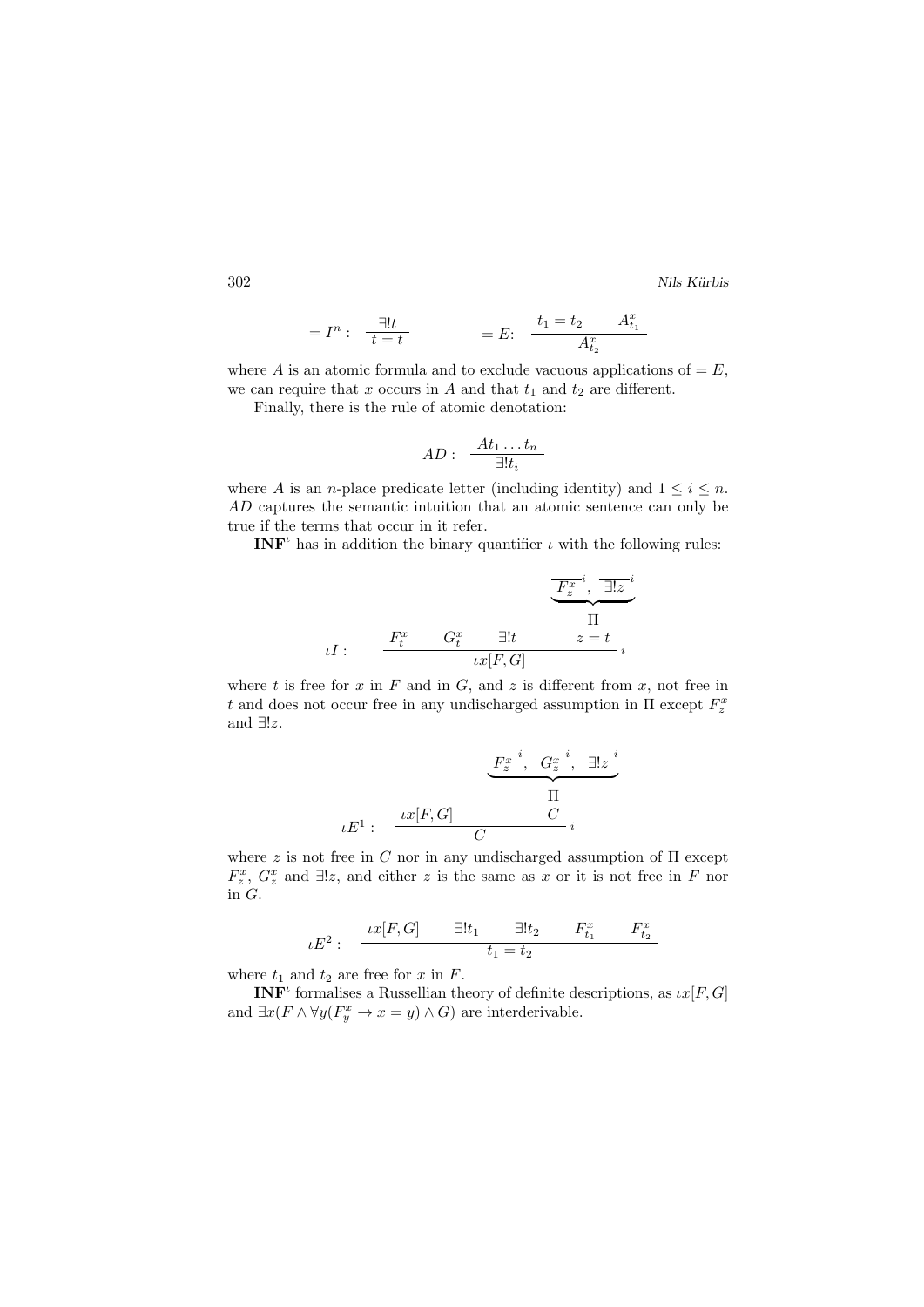## 3. Comparison of  $INF<sup>t</sup>$  with Tennant's system

To formalise definite descriptions using a term forming  $\iota$  operator within intuitionist negative free logic, Tennant adds introduction and elimination rules for formulas of the form  $\iota xF = t$  to **INF**:

$$
\overline{z=t} \, i \quad \overline{\underbrace{F_z^{x}}^{i}}, \overline{\exists!z}^{i}
$$
\n
$$
\overline{z} \quad \overline{\Pi}
$$
\n
$$
\iota I^T : \overline{\underbrace{Hz}^{i}} \quad \overline{x} = t \quad i
$$

where in  $\Xi$ , z does not occur in any undischarged assumption except  $z = t$ , and either z is the same as x or it is not free in F; and in  $\Pi$ , z does not occur in any undischarged assumption except  $F_z^x$  and  $\exists !z$ .

$$
\iota E^{1T}: \frac{\iota x F = t}{F_u^x} u = t
$$

$$
\iota E^{2T}: \frac{\iota x F = t}{u = t} F_u^x \quad \exists! u
$$

$$
\iota E^{3T}: \frac{\iota x F = t}{\exists! t}
$$

where u is free for x in  $F$ .

It is fairly evident that there are reduction procedures for removing maximal formulas of the form  $\iota x F = t$  from deductions.  $\iota E^{3T}$  is a special case of the rule of atomic denotation AD. Notice however that it is more properly regarded as an elimination rule for  $\iota$ , as there is a reduction procedure for maximal formulas of the form  $\iota xF = t$  that have been concluded by  $\iota I^T$  and are premise of  $\iota E^{3T}$ .

When negation is applied to  $G(\iota x F)$ , an ambiguity arises: is  $\neg$  an internal negation, so that  $\neg G(\iota x F)$  means 'The F is not G', or is it an external negation, so that the formula means 'It is not the case that the  $F$  is  $G$ ? Conventions or a syntactic device are needed to disambiguate. The language of Tennant's system makes no provision for distinguishing different scopes of negation. For this reason, in this section I shall restrict consideration to cases in which terms of the form  $\iota x F$  occur to the left or right of =. I will consider a more complete system after the comparison of a restricted version of  $\mathbf{INF}^{\iota}$  with Tennant's system.

It might be worth noting that there is a sense in which it suffices to consider occurrences of  $\iota$  terms to the left or right of identity. Whenever we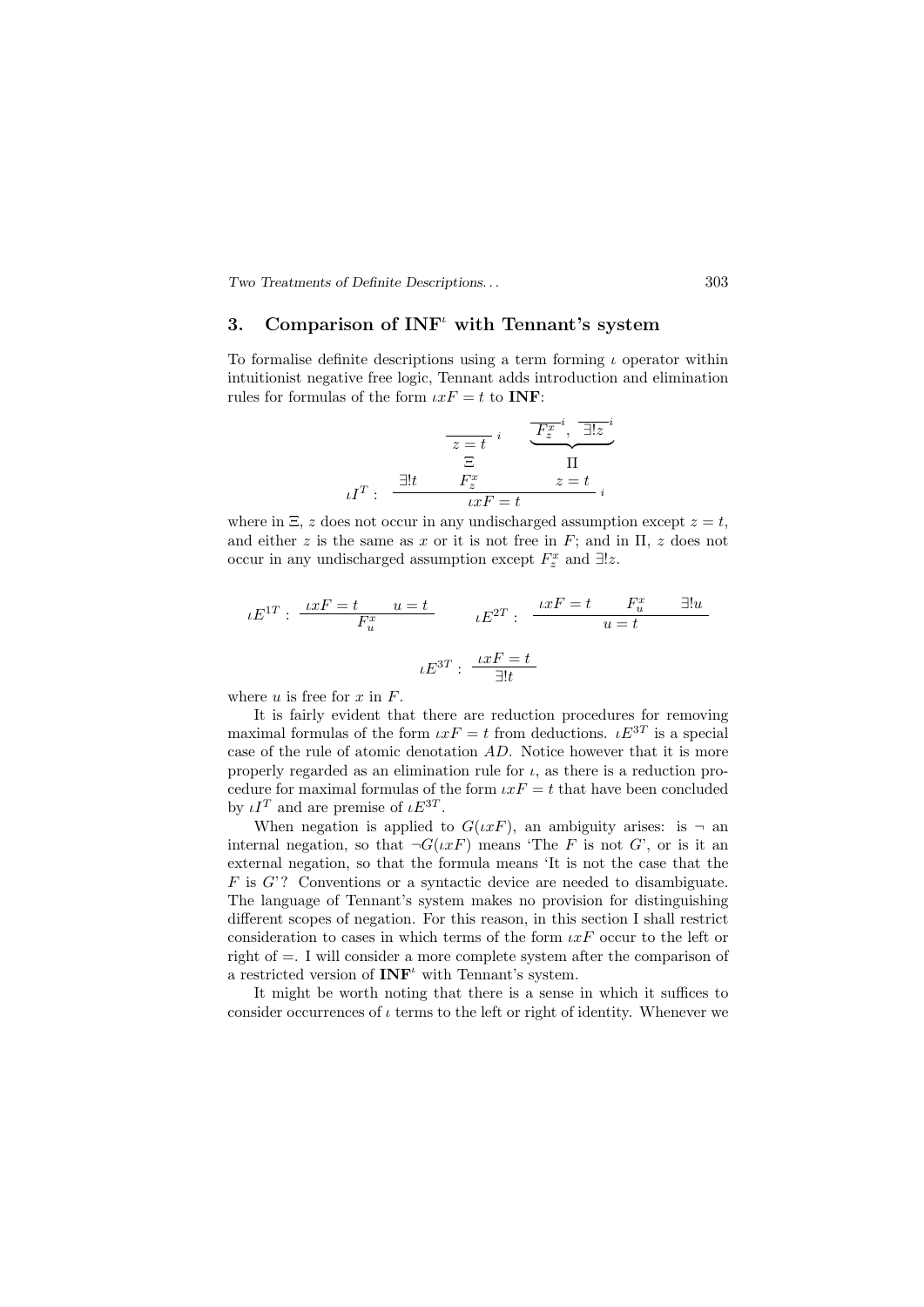are tempted to use a formula  $G(\iota x F)$ , we can introduce a new individual constant c and use  $G(c)$  and  $\iota xF = c$  instead. Furthermore, in negative free logic, if G is a predicate letter, then  $G(\iota x F)$  can be interpreted as  $\exists y(G(y) \wedge \iota x F = y)$ , and instead of the former, we can use the latter.<sup>[3](#page-5-0)</sup> There is also no need to apply the existence predicate to  $\iota$  terms, as instead of  $\exists !\iota xA$  we can use  $\exists y \iota xA = y$ .

It is generally agreed that the minimal condition on a formalisation of a term forming  $\iota$  operator is that it should obey *Lambert's Law*:

$$
(LL) \quad \forall y(\iota x F = y \leftrightarrow \forall x (F \leftrightarrow x = y))
$$

Tennant's rules of  $\iota$  are Lambert's Law cast in the form of natural deduction.

Call **INF** with its language modified to contain a term forming  $\iota$  operator restricted to occurrences to the left or right of = and augmented by Tennant's rules  $INF<sup>T</sup>$ . Call the same modified system augmented by Lambert's Law as an axiom  $INF^{LL}$ .

Under the current proposal of treating  $\iota$  as a binary quantifier, where 'The F is G' is formalised as  $\iota x[F,G]$ , formulas of the form  $\iota xF = t$  employing the term forming  $\iota$  operator, which intuitively mean 'The F is identical to t', can be rendered as  $\iota x[F, x = t]$ . Treating  $\iota x[F, x = t]$  and  $\iota xF = t$ as notational variants, it is not difficult to show that  $\text{INF}^T$  is equivalent to the fragment of  $\mathbf{INF}^{\iota}$  where the G of  $\iota x[F,G]$  is restricted to identity. Call the latter system  $INF<sup>tR</sup>$ . For clarity, I will refer to the rules for the binary quantifier *ι* restricted to suit  $INF<sup>iR</sup>$  by  $\iota I^R$ ,  $\iota E^{1R}$  and  $\iota E^{2R}$ .

It is now convenient to have rules for the biconditional  $\leftrightarrow$ :

$$
\begin{array}{cc}\n\overline{A} & \overline{B} & \overline{i} \\
\overline{\Pi} & \overline{\Pi} & \overline{\Pi} \\
\overline{\Pi} & \overline{\Pi} & \overline{i} \\
\overline{A} \leftrightarrow \overline{B} & \overline{i} \\
\overline{B} & \overline{A} \leftrightarrow \overline{B} & \overline{B} \\
\overline{B} & \overline{B} & \overline{B} & \overline{A} \\
\end{array}
$$

For perspicuity, we will mark applications of the rules for the biconditional, of Tennant's rules for  $\iota$ , and of  $\iota I^R$ ,  $\iota E^{1R}$  and  $\iota E^{2R}$  in the deductions to

<span id="page-5-0"></span><sup>&</sup>lt;sup>3</sup>In positive free logic, only half of the insinuated equivalence holds, if predicates are allowed to form sentences from  $\iota$  terms: then  $\exists y(G(y) \land \iota x F = y)$  implies  $G(\iota x F)$ , but not conversely.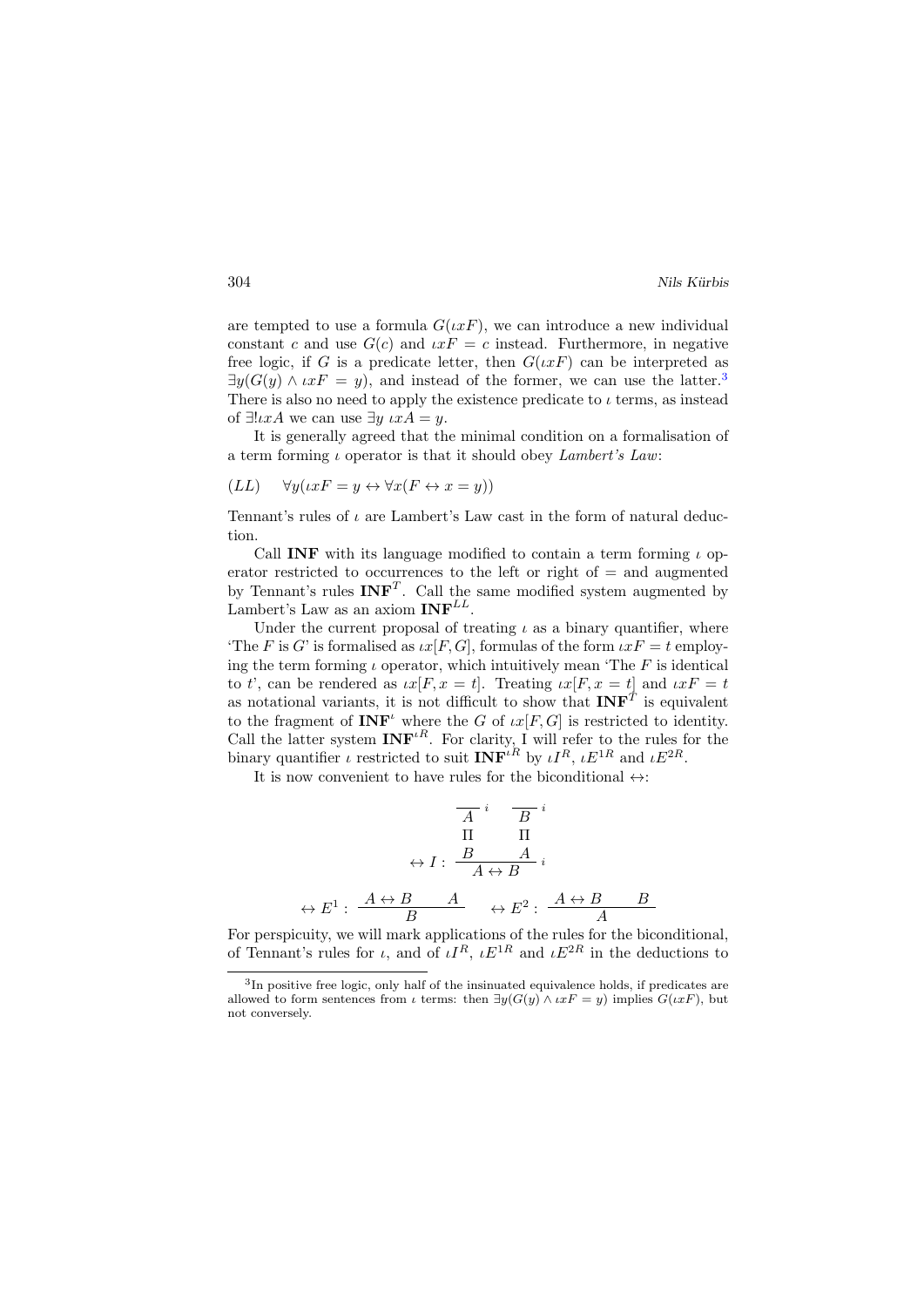follow in the next paragraphs; unmarked inferences are by the more familiar rules of INF.

To show that  $\text{INF}^T$  is a subsystem of  $\text{INF}^{LL}$ , we observe that, treating formulas of the form  $\iota x F = t$  as atomic,  $\iota E^{3T}$  is a special case of AD, and that  $\iota E^{1T}$  and  $\iota E^{2T}$  are derivable from  $(LL)$  by  $\leftrightarrow E^1$ . The following construction shows that  $\iota I^T$  is also a derived rule of  $\mathbf{INF}^{LL}$ :

$$
\frac{z=t}{z}
$$
\n
$$
\frac{F_z^x}{\Xi} \qquad \frac{\overline{F_z^x}}{\overline{F_z^x} \leftrightarrow z=t} \qquad 1 \leftrightarrow I
$$
\n
$$
\frac{F_z^x}{\overline{F_z^x} \leftrightarrow z=t} \qquad 1 \leftrightarrow I
$$
\n
$$
\frac{L}{L} \qquad \frac{L}{L} \qquad \frac{L}{L} \qquad \frac{L}{L} \qquad \frac{L}{L} \qquad \frac{L}{L} \qquad \frac{L}{L} \qquad \frac{L}{L} \qquad \frac{L}{L} \qquad \frac{L}{L} \qquad \frac{L}{L} \qquad \frac{L}{L} \qquad \frac{L}{L} \qquad \frac{L}{L} \qquad \frac{L}{L} \qquad \frac{L}{L} \qquad \frac{L}{L} \qquad \frac{L}{L} \qquad \frac{L}{L} \qquad \frac{L}{L} \qquad \frac{L}{L} \qquad \frac{L}{L} \qquad \frac{L}{L} \qquad \frac{L}{L} \qquad \frac{L}{L} \qquad \frac{L}{L} \qquad \frac{L}{L} \qquad \frac{L}{L} \qquad \frac{L}{L} \qquad \frac{L}{L} \qquad \frac{L}{L} \qquad \frac{L}{L} \qquad \frac{L}{L} \qquad \frac{L}{L} \qquad \frac{L}{L} \qquad \frac{L}{L} \qquad \frac{L}{L} \qquad \frac{L}{L} \qquad \frac{L}{L} \qquad \frac{L}{L} \qquad \frac{L}{L} \qquad \frac{L}{L} \qquad \frac{L}{L} \qquad \frac{L}{L} \qquad \frac{L}{L} \qquad \frac{L}{L} \qquad \frac{L}{L} \qquad \frac{L}{L} \qquad \frac{L}{L} \qquad \frac{L}{L} \qquad \frac{L}{L} \qquad \frac{L}{L} \qquad \frac{L}{L} \qquad \frac{L}{L} \qquad \frac{L}{L} \qquad \frac{L}{L} \qquad \frac{L}{L} \qquad \frac{L}{L} \qquad \frac{L}{L} \qquad \frac{L}{L} \qquad \frac{L}{L} \qquad \frac{L}{L} \qquad \frac{L}{L} \qquad \frac{L}{L} \qquad \frac{L}{L} \q
$$

Hence  $\mathbf{INF}^T$  is a subsystem of  $\mathbf{INF}^{LL}$ .

The next three paragraphs show that, if we write  $\iota xF = t$  for  $\iota x[F, x =$ t, the rules  $\iota I^R$ ,  $\iota E^{1R}$  and  $\iota E^{2R}$  of  $\text{INF}^{\iota R}$  are derived rules of  $\text{INF}^T$ .

1. Due to the restriction on  $\text{INF}^{\iota R}$ , applications of  $\iota I^R$  are those cases of  $\iota I$  in which  $G_t^x$  is an identity. So it can be any identity in which x is replaced by t and the other term is arbitrary, i.e. any identity  $(x = u)_t^x$  or  $t = u$  for short:

$$
\frac{F_z^{x}}{F_z^{x}}, \frac{1}{\exists!z}^i
$$
\n
$$
\frac{\Pi}{\Pi}
$$
\n
$$
tx[F, x = t]
$$
\n
$$
i \mu R
$$

To derive the rule it suffices to change notation and write  $\iota xF = t$  instead of  $\iota x[F, x = t]$ , and to observe that  $F_t^x, z = t \vdash F_x^x$  by Leibniz' Law and apply  $\iota I^T$ :

$$
\frac{1}{\exists!t} \quad \frac{F_t^x}{F_z^x} \quad \frac{z=t}{t} \quad \frac{F_z^{x-i}}{t} \quad \frac{\overline{F_z^{x-i}}}{t} \quad \frac{\overline{\text{II}}}{t} \quad \frac{\overline{F_z^{x-i}}}{t} \quad \frac{\overline{t}}{t} \quad \frac{\overline{t}}{t} \quad \frac{\overline{t}}{t} \quad \frac{\overline{t}}{t} \quad \frac{\overline{t}}{t} \quad \frac{\overline{t}}{t} \quad \frac{\overline{t}}{t} \quad \frac{\overline{t}}{t} \quad \frac{\overline{t}}{t} \quad \frac{\overline{t}}{t} \quad \frac{\overline{t}}{t} \quad \frac{\overline{t}}{t} \quad \frac{\overline{t}}{t} \quad \frac{\overline{t}}{t} \quad \frac{\overline{t}}{t} \quad \frac{\overline{t}}{t} \quad \frac{\overline{t}}{t} \quad \frac{\overline{t}}{t} \quad \frac{\overline{t}}{t} \quad \frac{\overline{t}}{t} \quad \frac{\overline{t}}{t} \quad \frac{\overline{t}}{t} \quad \frac{\overline{t}}{t} \quad \frac{\overline{t}}{t} \quad \frac{\overline{t}}{t} \quad \frac{\overline{t}}{t} \quad \frac{\overline{t}}{t} \quad \frac{\overline{t}}{t} \quad \frac{\overline{t}}{t} \quad \frac{\overline{t}}{t} \quad \frac{\overline{t}}{t} \quad \frac{\overline{t}}{t} \quad \frac{\overline{t}}{t} \quad \frac{\overline{t}}{t} \quad \frac{\overline{t}}{t} \quad \frac{\overline{t}}{t} \quad \frac{\overline{t}}{t} \quad \frac{\overline{t}}{t} \quad \frac{\overline{t}}{t} \quad \frac{\overline{t}}{t} \quad \frac{\overline{t}}{t} \quad \frac{\overline{t}}{t} \quad \frac{\overline{t}}{t} \quad \frac{\overline{t}}{t} \quad \frac{\overline{t}}{t} \quad \frac{\overline{t}}{t} \quad \frac{\overline{t}}{t} \quad \frac{\overline{t}}{t} \quad \frac{\overline{t}}{t} \quad \frac{\overline{t}}{t} \quad \frac{\overline{t}}{t
$$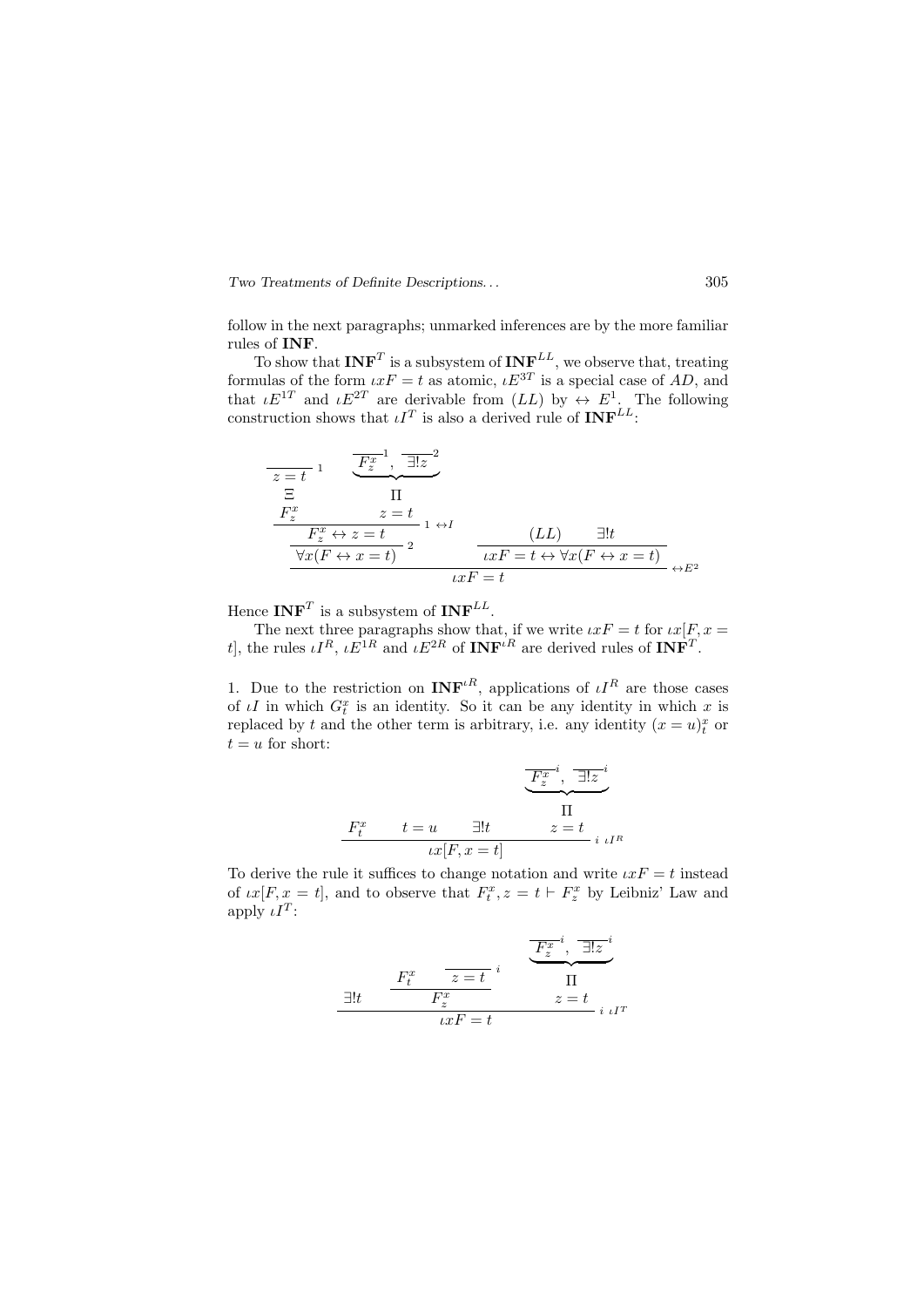The premise  $t = u$  of  $l^R$  is redundant: a suitable identity can always be provided by deriving  $(x = t)_t^x$ , i.e.  $t = t$ , from the first premise  $\exists!t$  by  $= I^n$ .

2.  $\iota E^{1R}$  is derivable by changing notation and applying  $\exists E$  with the major premise  $\exists x (Fx \wedge x = t)$  derived from  $\iota x F = t$  by  $\iota E^{1T}$ , multiple applications of =  $I^n$  and  $\iota E^{T3}$ , and  $\exists I$ :

$$
\frac{ixF = t}{\frac{1!t}{\frac{1!t}{\frac{1}{t}}} \cdot E^{1T}} \cdot \frac{ixF = t}{\frac{1!t}{\frac{1}{t} \frac{1}{\frac{1}{t}}} \cdot \frac{1}{\frac{1}{t} \frac{1}{t}}} \cdot \frac{1}{\frac{1}{t} \frac{1}{\frac{1}{t}} \frac{1}{\frac{1}{t}} \frac{1}{\frac{1}{t}} \frac{1}{\frac{1}{t}} \frac{1}{\frac{1}{t}} \frac{1}{\frac{1}{t}} \frac{1}{\frac{1}{t}} \frac{1}{\frac{1}{t}} \frac{1}{\frac{1}{t}} \frac{1}{\frac{1}{t}} \frac{1}{\frac{1}{t}} \frac{1}{\frac{1}{t}} \frac{1}{\frac{1}{t}} \frac{1}{\frac{1}{t}} \frac{1}{\frac{1}{t}} \frac{1}{\frac{1}{t}} \frac{1}{\frac{1}{t}} \frac{1}{\frac{1}{t}} \frac{1}{\frac{1}{t}} \frac{1}{\frac{1}{t}} \frac{1}{\frac{1}{t}} \frac{1}{\frac{1}{t}} \frac{1}{\frac{1}{t}} \frac{1}{\frac{1}{t}} \frac{1}{\frac{1}{t}} \frac{1}{\frac{1}{t}} \frac{1}{\frac{1}{t}} \frac{1}{\frac{1}{t}} \frac{1}{\frac{1}{t}} \frac{1}{\frac{1}{t}} \frac{1}{\frac{1}{t}} \frac{1}{\frac{1}{t}} \frac{1}{\frac{1}{t}} \frac{1}{\frac{1}{t}} \frac{1}{\frac{1}{t}} \frac{1}{\frac{1}{t}} \frac{1}{\frac{1}{t}} \frac{1}{\frac{1}{t}} \frac{1}{\frac{1}{t}} \frac{1}{\frac{1}{t}} \frac{1}{\frac{1}{t}} \frac{1}{\frac{1}{t}} \frac{1}{\frac{1}{t}} \frac{1}{\frac{1}{t}} \frac{1}{\frac{1}{t}} \frac{1}{\frac{1}{t}} \frac{1}{\frac{1}{t}} \frac{1}{\frac{1}{t}} \frac{1}{\frac{1}{t}} \frac{1}{\frac{1}{t}} \frac{1}{\frac{1}{t}} \frac{1}{\frac{1}{t}} \frac{1}{\frac{1}{t}} \frac{1}{\frac{1}{t}} \frac{1}{
$$

For a more elegant deduction that does not make the detour through introducing and eliminating  $\exists x(Fx \land x = t)$ , given a deduction  $\Pi$  of C from  $F_x^z$ ,  $z = t$  and  $\exists !z$ , replace z with t throughout  $\Pi$ , and add deductions of  $\iota xF = t \vdash Ft$ ,  $\iota xF = t \vdash t = t$  and  $\iota xF = t \vdash \exists !t$  to derive the three open premises.

3. Change of notation and two applications of  $E^{2T}$  and one of Leibniz' Law derive  $LE^{2R}$ .

$$
\frac{ixF = t \quad \exists! t_1 \quad F_{t_1}^x}{t = t_1} \cdot E^{2T} \quad \frac{ixF = t \quad \exists! t_2 \quad F_{t_2}^x}{t = t_2} \cdot E^{2T}
$$

$$
t_1 = t_2
$$

Thus  $\mathbf{INF}^{tR}$  is a subsystem of  $\mathbf{INF}^T$ .

Finally, we derive  $(LL)$  in the version appropriate to  $\text{INF}^{\iota R}$ , i.e. with  $\iota xA = y$  replaced by  $\iota x[A, x = y]$ :

 $(LL')$  Lambert's Law:  $\forall y(\iota x[A, x = y] \leftrightarrow \forall x(A \leftrightarrow x = y))$ 

1.  $\iota x[A, x = y] \vdash \forall x(A \leftrightarrow x = y)$ 

$$
\frac{\xi - \eta}{A \leftrightarrow x = y} \xrightarrow{2 \leftrightarrow I} x[A, x = y] \frac{\forall x (A \leftrightarrow x = y)}{\forall x (A \leftrightarrow x = y)} \xrightarrow{3} 4 \iota E^{1R}
$$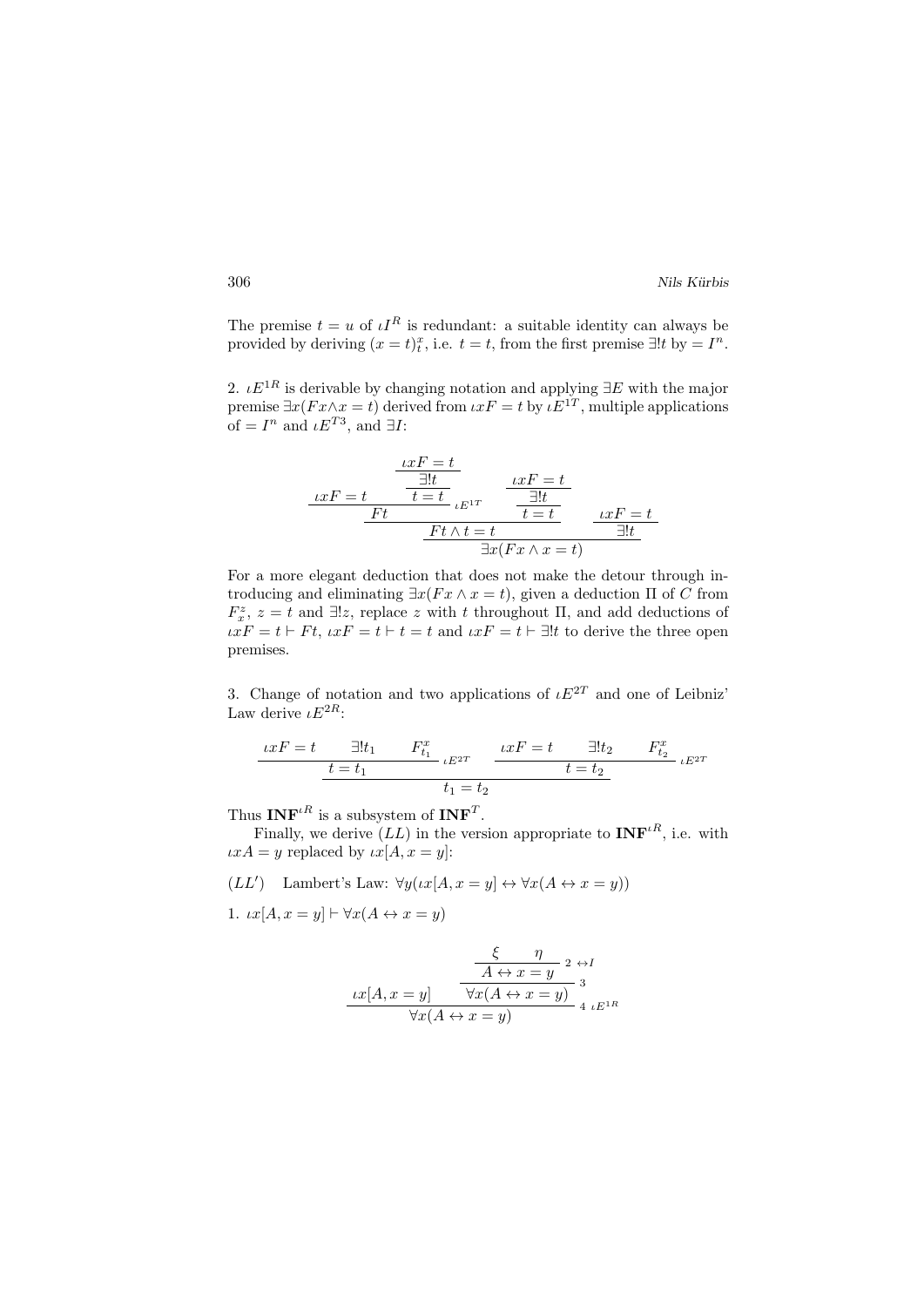where  $\xi =$ 

$$
\underbrace{xx[A,x=y]}_{x=y} \quad \overline{\exists!x}^3 \quad \overline{\underline{\exists!y}^4 \quad z=y}^4 \quad \overline{A_z^x}^4 \quad \overline{z=y}^4 \quad \overline{A_z^x}^2
$$
\n
$$
\underbrace{Ax}{A_y^x}^2 \quad \overline{A}^2_{\iota E^{2R}}
$$

and  $\eta =$ 

$$
\frac{A_z^x}{A_z^x} \frac{1}{z=y} \frac{1}{x=y^2}
$$

$$
\frac{A_y^x}{A} \frac{x=y}{1 \cdot E^{1R}}
$$

2.  $\forall x (A \leftrightarrow x = y), \exists ! y \vdash \iota x [A, x = y]$ 

$$
\frac{\xi'}{\xi} = \frac{\exists! y}{y = y} \quad \exists! y \quad \eta' \quad \text{if } \xi \in \mathbb{R}^n
$$

$$
tx[A, x = y] \quad \text{if } \xi \in \mathbb{R}^n
$$

where  $\xi' =$ 

$$
\frac{\forall x (A \leftrightarrow x = y) \qquad \exists! y \qquad \qquad \frac{\exists! y}{y = y}
$$

$$
\frac{A_y^x \leftrightarrow y = y \qquad \qquad y = y}{A_y^x}
$$

and  $\eta' =$ 

$$
\frac{\forall x (A \leftrightarrow x = y) \qquad \boxed{\exists! z} \qquad 1}{\frac{A_z^x \leftrightarrow z = y}{z = y} \qquad \frac{A_z^x}{A_z^x}} \qquad \frac{1}{\frac{A_z^x}{A_z^x}} = \frac{1}{\frac{A_z^x}{A_z^x}}
$$

Now from 1 and 2 by  $\leftrightarrow I$ , we have  $\exists !y \vdash \iota x[A, x = y] \leftrightarrow \forall x(A \leftrightarrow x = y)$ , and so by  $\forall I, \vdash \forall y (\iota x [A, x = y] \leftrightarrow \forall x (A \leftrightarrow x = y)).$ 

Hence  $\text{INF}^{LL}$  is a subsystem of  $\text{INF}^{LR}$ . This completes the circle, and we have shown:

THEOREM 1.  $INF<sup>T</sup>$ ,  $INF<sup>LL</sup>$  and  $INF<sup>tR</sup>$  are equivalent.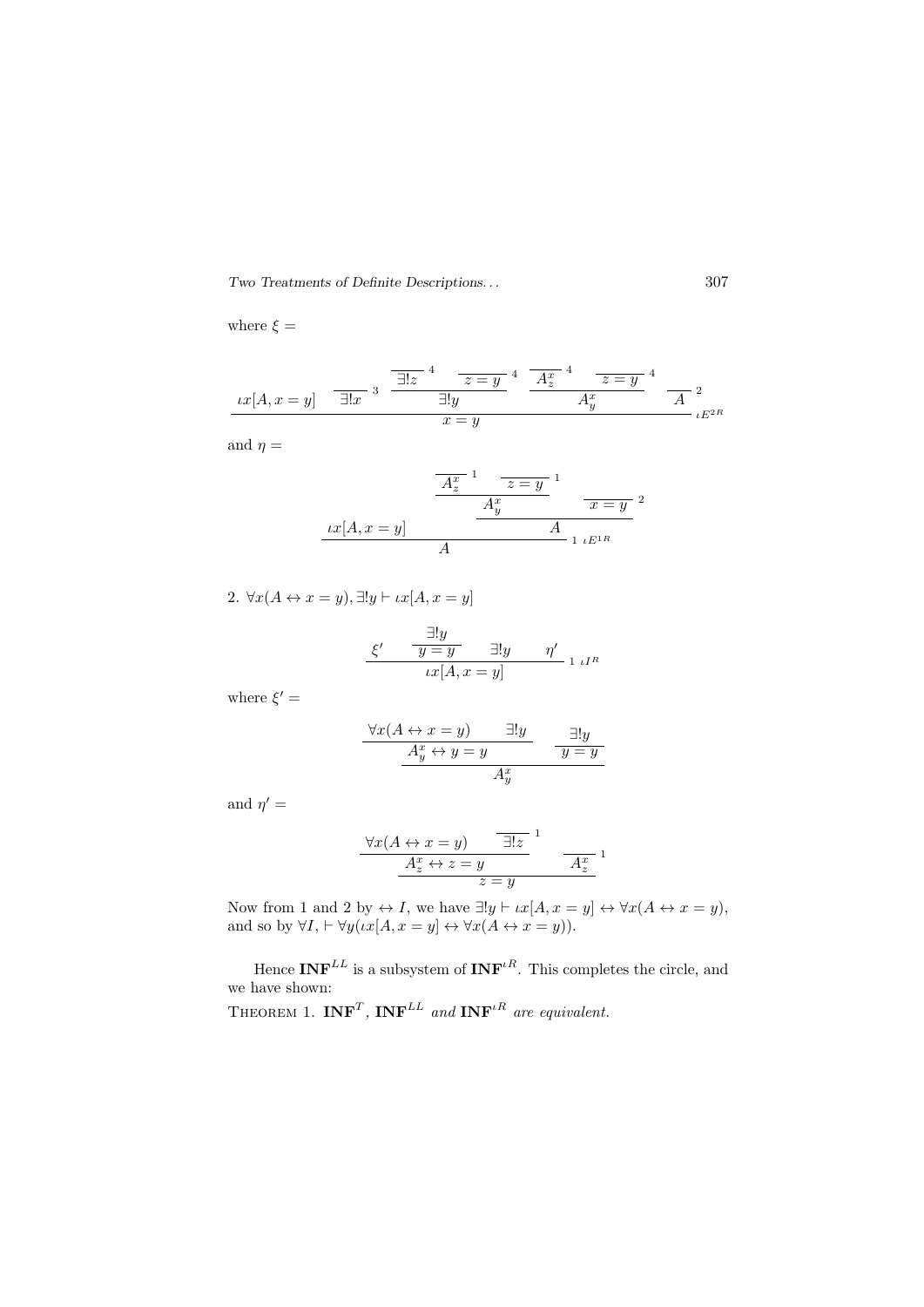# 4. Comparison of  $INF<sup>u</sup>$  with an intuitionist version of a system of Lambert's

As noted towards the beginning of the previous section, in the absence of a formal device or a convention for distinguishing two ways of applying negation to  $G(\iota x F)$ ,  $\neg G(\iota x F)$  is ambiguous:  $\neg$  can either be internal or external negation. To eliminate ambiguity, Lambert introduces an abstraction operator  $\Delta$  that forms complex predicate terms  $\Delta xB$  from open formulas B, and with the formation rule that if  $\Delta xB$  is a predicate term and t an individual term, then  $\Delta xB$ , t is a formula. Semantically,  $\Delta xB$ , t is interpreted as true just in case t exists and  $Bt$  is true.<sup>[4](#page-9-0)</sup> In this section I will compare  **to an intuitionist version of Lambert's system. Like Lambert, I will** only consider unary predicates and keep the discussion fairly informal.<sup>[5](#page-9-1)</sup>

In Lambert's system,  $\Delta$  is governed by a principle regarded either as an axiom or as a contextual definition:

$$
(\Delta t)\qquad \Delta xB, t \leftrightarrow (\exists! t\wedge B_t^x)\qquad \ \ (t \text{ free for $x$ in $B$ and $x$ not free in $t$})
$$

To formalise a free Russellian theory of definite descriptions, Lambert adds Lambert's Law and the following principle to negative free logic, also regarded either as an axiom or as a contextual definition:

$$
(\Delta \iota) \quad \Delta x B, \iota x A \leftrightarrow \exists z (\iota x A = z \wedge B_z^x)
$$

Lambert uses a classical negative free logic, but in this section I will consider adding (LL), ( $\Delta t$ ) and ( $\Delta \iota$ ) to **INF**. Call the resulting system **INF**<sup>LL $\Delta$ </sup>. In this system, what we may call the *primary occurrences* of  $\iota$  terms are those to the left or right of identity and which are governed by Lambert's Law. What we may call the *secondary occurrences* of  $\iota$  terms are those introduced on the basis of the primary ones by the contextual definition  $(\Delta \iota)$ .

Lambert notes three characteristically Russellian theorems that are consequences of  $(LL)$ ,  $(\Delta t)$  and  $(\Delta t)$ :

<span id="page-9-1"></span><span id="page-9-0"></span><sup>&</sup>lt;sup>4</sup>For this and the following, see  $[6, 39f]$  $[6, 39f]$ .

<sup>5</sup>Lambert provides a more general treatment of an abstraction operator in classical positive free logic, but without a description operator, in [\[5\]](#page-18-7). A more complete and precise comparison of my treatment of definite description with Lambert's is reserved for sequels to this paper on the binary quantifier  $\iota$  in intuitionist positive free logic and in negative and positive classical free logic. Fitting and Mendelsohn also employ predicate abstraction as a device for distinguishing scope within modal logic [\[1,](#page-18-8) Ch 12].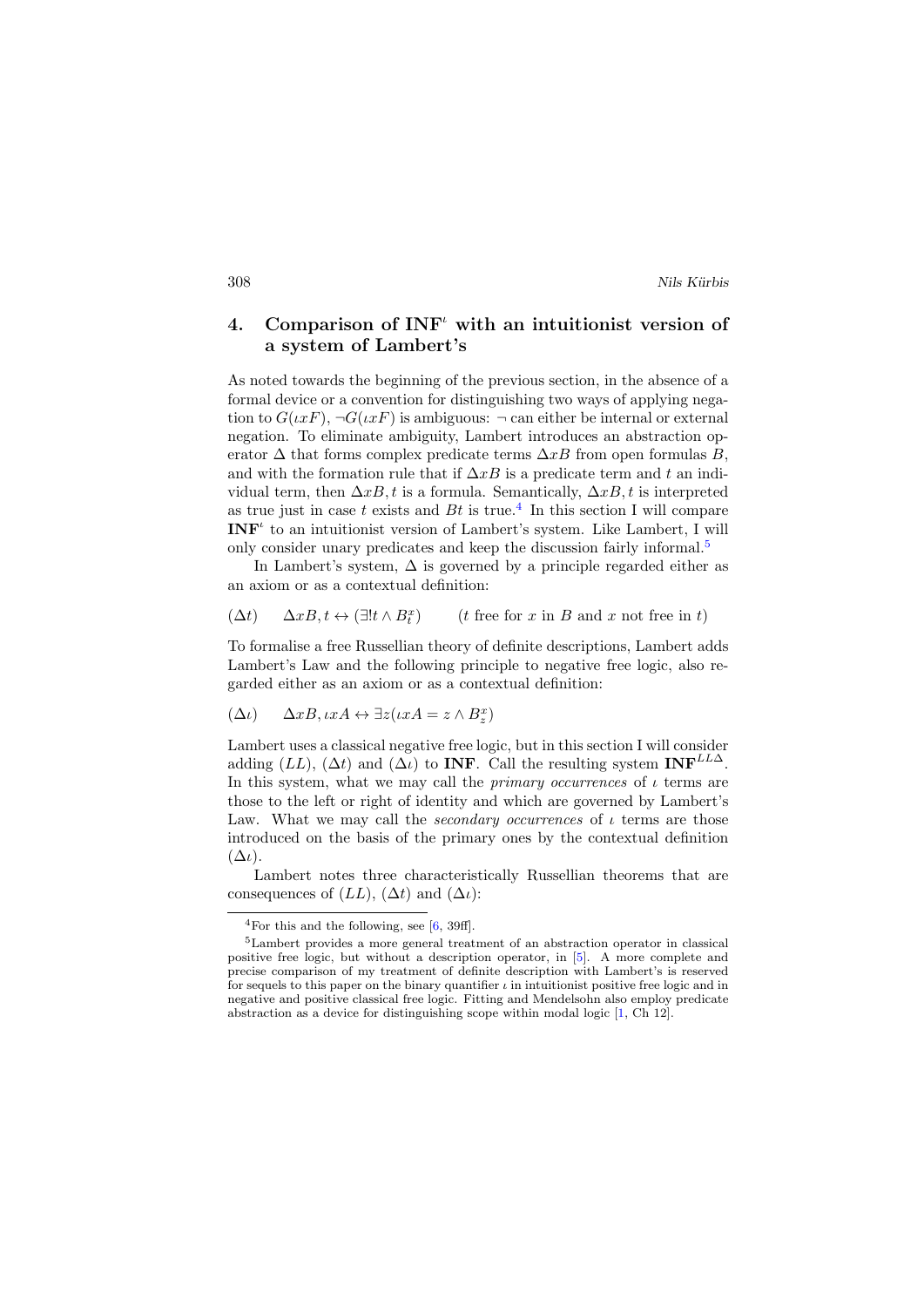Two Treatments of Definite Descriptions. . . 309

- $(R1) \quad \exists! \iota x A \leftrightarrow \exists y \forall x (A \leftrightarrow x = y)$
- $(R2) \quad \Delta xB, \iota yA \leftrightarrow \exists z (\forall y (A \leftrightarrow y = z) \land B_z^x)$
- (R3)  $\iota xA = t \to A_t^x$  (*t* free for *x* in *A* and *x* not free in *t*)

A further characteristically Russellian thesis mentioned by Morscher and Simons [\[7,](#page-18-9) 19] is worth listing:

$$
(R4) \quad \exists ! \iota x A \to A(\iota x A)
$$

We will show that  $INF^{LL\Delta}$  and  $INF^{\iota}$  are equivalent, and then, to take a convenient opportunity to illustrate the workings of the latter system, derive formulas corresponding to  $(R1)$  to  $(R4)$  in  $\text{INF}^{\iota}$ .

In the present formalisation of  $\iota$  as a binary quantifier, no conventions or syntactic devices are needed for the disambiguation of complex formulas involving  $\iota$ . Ambiguity is avoided by the notation for the operator itself, which incorporates the relevant scope distinction. In this sense, the current formalisation of definite descriptions is more versatile than a formalisation using a term forming operator: it does the work of both, the term forming  $\iota$  operator and the abstraction operator.

There is a certain redundancy in Lambert's axioms.  $\exists ! t \wedge B_t^x$  is equivalent to  $\exists z(t=z \wedge B_z^x)$ :<sup>[6](#page-10-0)</sup>

$$
\frac{\exists! t \land B_t^x}{\frac{t}{t} = t} \qquad \frac{\exists! t \land B_t^x}{B_t^x} \qquad \frac{\exists! t \land B_t^x}{\exists! t}
$$
\n
$$
\frac{t = t \land B_t^x}{\frac{t}{t} = t \land B_t^x} \qquad \frac{\exists! t \land B_t^x}{\exists! t}
$$
\n
$$
\frac{t = z \land B_z^x}{\frac{z = t}{\frac{t}{t} + t} \quad \frac{t}{t}} \qquad \frac{t = z \land B_z^x}{\frac{z = t}{\frac{t}{t} + t} \quad \frac{t}{t}} \qquad \frac{t}{t} = z \land B_z^x}{B_z^x}
$$
\n
$$
\frac{\exists! t \land B_t^x}{\frac{t}{t} + t \land B_t^x} \qquad \frac{t}{t} = t \land B_t^x}{\frac{t}{t} + t \land B_t^x} \qquad \frac{t}{t} = t \land B_t^x}
$$

<span id="page-10-0"></span> $6$ The second deduction is constructed so as not to appeal to any rules of INF that are not also rules of the system IPF of [\[4,](#page-18-1) Sec 3]. The first deduction can be adjusted to IPF by deducing  $t = t$  from no premises by  $= I$ .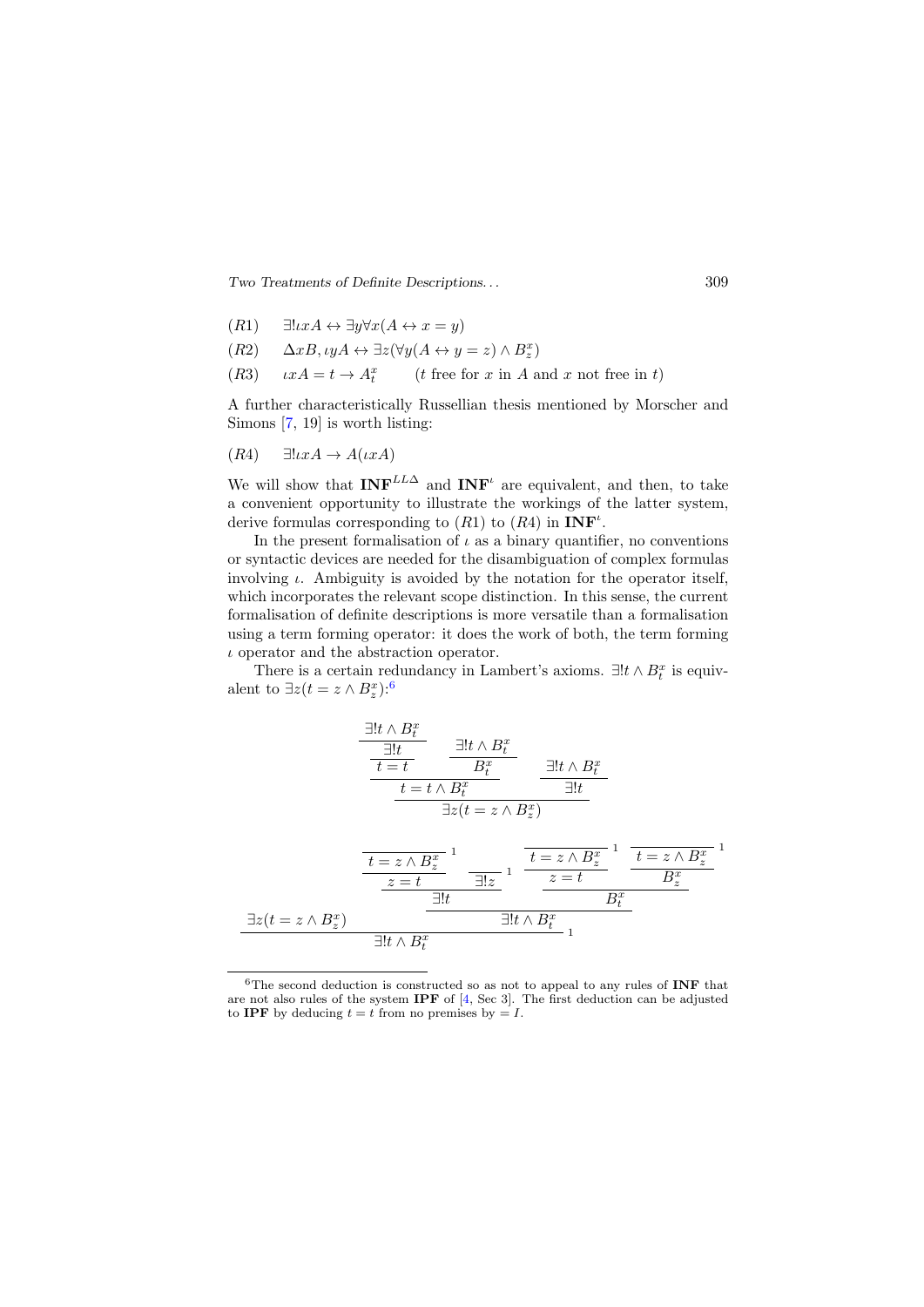This means that there is a uniform treatment of the  $\Delta$  operator, irrespective of whether the term a predicate abstract is applied to is an  $\iota$  term or not, and one axiom suffices to replace  $(\Delta t)$  and  $(\Delta t)$ :

 $(\Delta t'$ )  $\Delta x B, t \leftrightarrow \exists z (t = z \wedge B_z^x)$  (*t* free for z in B and z not free in t)

This works only for a Russellian theory of definite descriptions, however: an alternative theory of definite descriptions within positive free logic may be intended to provide room for the option that  $\Delta xB, \iota xA$  is true even though there is no unique A: such a theory may contain  $(\Delta t)$  but not  $(\Delta t)$ .

Furthermore,  $\Delta xB$ , t is equivalent to  $\Delta xB$ ,  $\iota x(x = t)$ , both being equivalent to  $\exists z (t = z \wedge B_z^x)$ . Thus there is a sense in which nothing is lost from Lambert's system if the formation rules for the abstraction operator were reformulated so as to require a predicate and an  $\iota$  term to form a formula out of them. The  $\iota$  symbol, being embedded within the  $\Delta$  operator, could then just as well be omitted, so that  $\Delta$  forms a formula out of two predicates, which is exactly how the  $\iota$  operator works in  $\mathbf{INF}^{\iota}$ . Of course what is crucial for Lambert's system is Lambert's Law, and in his formulation of it ∆ does not occur. The present system is thus in a sense more economical than Lambert's.

We can emulate Lambert's use of both, the abstraction operator and the term forming  $\iota$  operator, in the present system:  $\Delta xG, \iota xF$  is translated as  $\iota x[F,G]$ , and where t is not an  $\iota$  term,  $\Delta xA$ , t is translated as  $\iota x[t = x,A]$ : instead of naming an object and applying a predicate to it, we pick out the object by a predicate that is true at most of it. Then what is expressed by  $\iota xA = y$  in Lambert's system is expressed in  $\mathbf{INF}^{\iota}$  by  $\iota x[A, x = y]$ , and what is expressed by  $\exists l x A$  is expressed by  $\iota x[A, \exists ! x]$ .

A little more precisely, to show that  $\text{INF}^{LL\Delta}$  and  $\text{INF}^{\iota}$  are equivalent, observe that their languages differ only in that the former has  $\Delta$  and the term forming  $\iota$ , which the latter lacks, and in that the latter has the binary quantifier  $\iota$ , which the former lacks. We construct a translation  $\tau$  from the language of  $\text{INF}^{LL\Delta}$  to the language of  $\text{INF}^{\iota}$ . Atomic sentences and those containing operators other than  $\Delta$  and  $\iota$  are translated homophonically:

- (a) if A is atomic formula not containing any  $\iota$  terms, then  $\tau(A) = A$ ,
- (b) if the main operator of A is a unary operator  $*(i.e. * is \neg, \exists \text{ or } \forall)$ , then  $\tau (*B) = * \tau(B)$ ,
- (c) if \* is a binary sentential operator, then  $\tau(A*B) = \tau(A)*\tau(B)$ .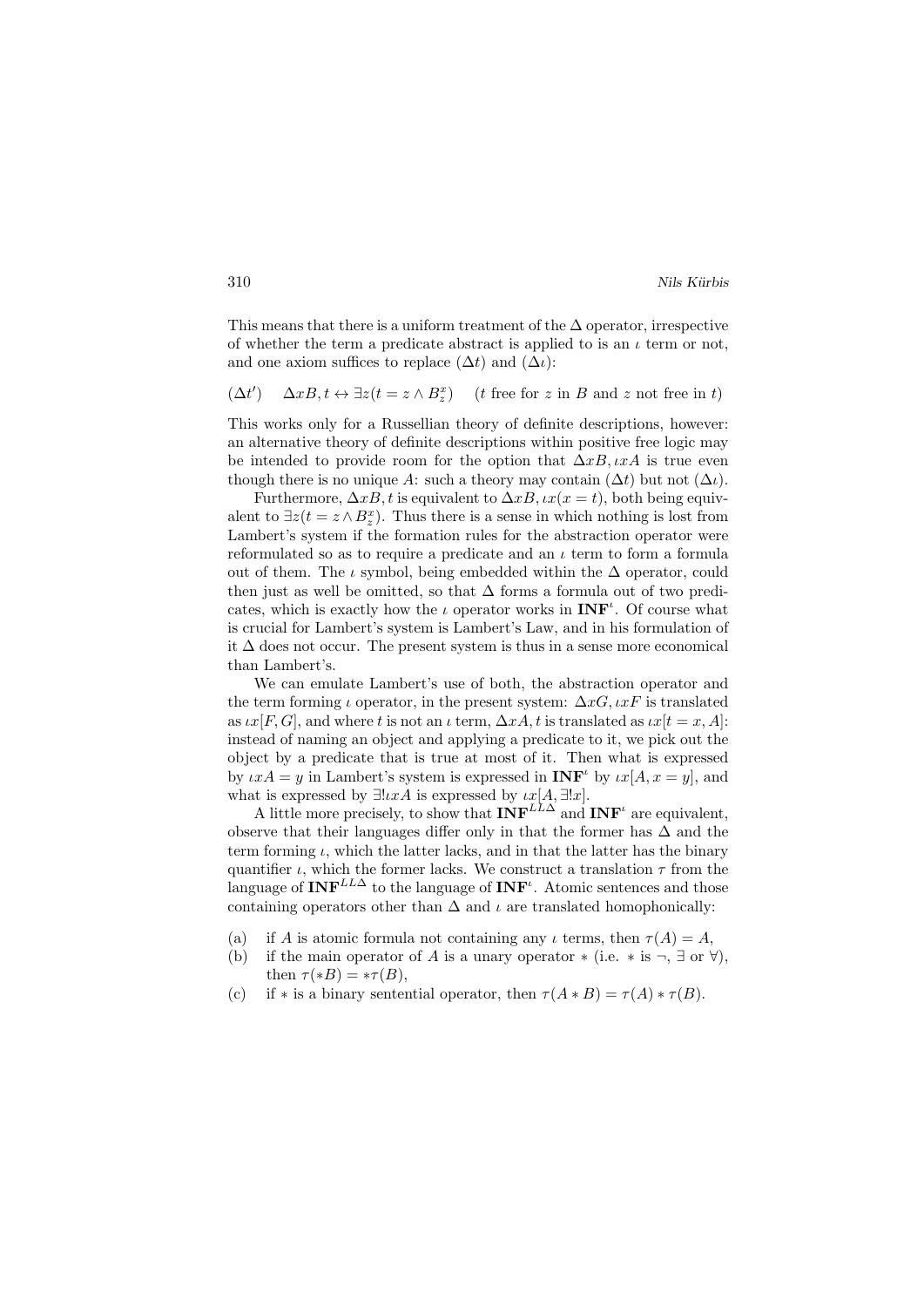Next, the primary occurrences of  $\iota$  terms:

(d.i) 
$$
\tau(\iota xA = t) = \iota x[\tau(A), x = t];
$$
 similarly for  $t = \iota xA$  (i.e.  $\tau(\iota xA = \iota yB) = \iota x[\tau(A), \iota y[\tau(B), x = y]]$ ).

For formulas containing  $\Delta$  and the secondary occurrences of  $\iota$  terms, we need a distinction:

(e.i) if t is not an  $\iota$  term, then  $\tau(\Delta x B, t) = \iota x[t = x, \tau(B)].$ (e.ii) if t is an  $\iota$  term  $\iota xA$ , then  $\tau(\Delta xB, t) = \iota x[\tau(A), \tau(B)].$ 

To construct a translation v from the language of  $\text{INF}^{\iota}$  to the language of INF<sup>LL</sup><sup>2</sup>, we recycle clauses (a) to (c) of  $\tau$  and add only  $v(\iota x[A, B]) =$  $\Delta xv(B), uv(A)$ , letting the contextual definitions  $(\Delta t)$  and  $(\Delta t)$  do the rest.

Let  $\tau(\Gamma)$ ,  $v(\Gamma)$  be the set of formulas in  $\Gamma$  translated by  $\tau$ ,  $v$ . We have: THEOREM 2. INF' is equivalent to INF<sup>LL $\Delta$ </sup>: (a) if  $\Gamma \vdash A$  in INF', then  $v(\Gamma) \vdash v(A)$  in  $\text{INF}^{LL\Delta}$ ; (b) if  $\Gamma \vdash A$  in  $\text{INF}^{LL\Delta}$ , then  $\tau(\Gamma) \vdash \tau(A)$  in  $\mathbf{INF}^{\iota}$  .

Proof. (a) It suffices to observe that the introduction and elimination rules for  $\iota$  of  $\mathbf{INF}^{\iota}$  remain valid under the translation  $v$ , due to the equivalence of  $\iota x[F,G]$  with  $\exists x(F \wedge \forall y(F_y^x \to y = x) \wedge G)$  and  $(R2)$ . (b) It suffices to prove the translations of  $(L\vec{L})$ ,  $(\Delta t)$  and  $(\Delta \iota)$  under  $\tau$  in **INF'**:

$$
(LL^{\tau}) \quad \forall y ( \iota x [\tau(A), x = y] \leftrightarrow \forall x (\tau(A) \leftrightarrow x = y))
$$

 $(\Delta t^{\tau})$   $\iota x[x = t, \tau(A)] \leftrightarrow (\exists! t \wedge \tau(A)^{x}_{t})$  (*t* free for *x* in  $\tau(A)$  and *x* not free in  $t$ )

$$
(\Delta \iota^\tau) \quad \iota x[\tau(A), \tau(B)] \leftrightarrow \exists z(\iota x[\tau(A), x = z] \land \tau(B)_{z}^{x})
$$

For readability I will prove these equivalences 'schematically', it being understood that the formulas  $A$  and  $B$  in the deductions to follow are translations under  $\tau$ .<sup>[7](#page-12-0)</sup> Then  $(L\mathcal{L}^{\tau})$  is  $(L\mathcal{L}')$ , which we proved earlier. The other two we prove next.

$$
(\Delta t^\tau) \ \ \iota x[x=t,A] \leftrightarrow (\exists! t \wedge A^x_t) \qquad (t \text{ free for $x$ in $A$ and $x$ not free in $t$})
$$

<span id="page-12-0"></span><sup>7</sup>From an alternative perspective, the provability of these equivalences shows that adding (LL), ( $\Delta t$ ) and ( $\Delta t$ ) to **INF**<sup>*i*</sup> does not increase its expressive power, as for each formula containing the term forming  $\iota$  operator and  $\Delta$ , there is a provably equivalent one containing only the binary quantifier  $\iota$ .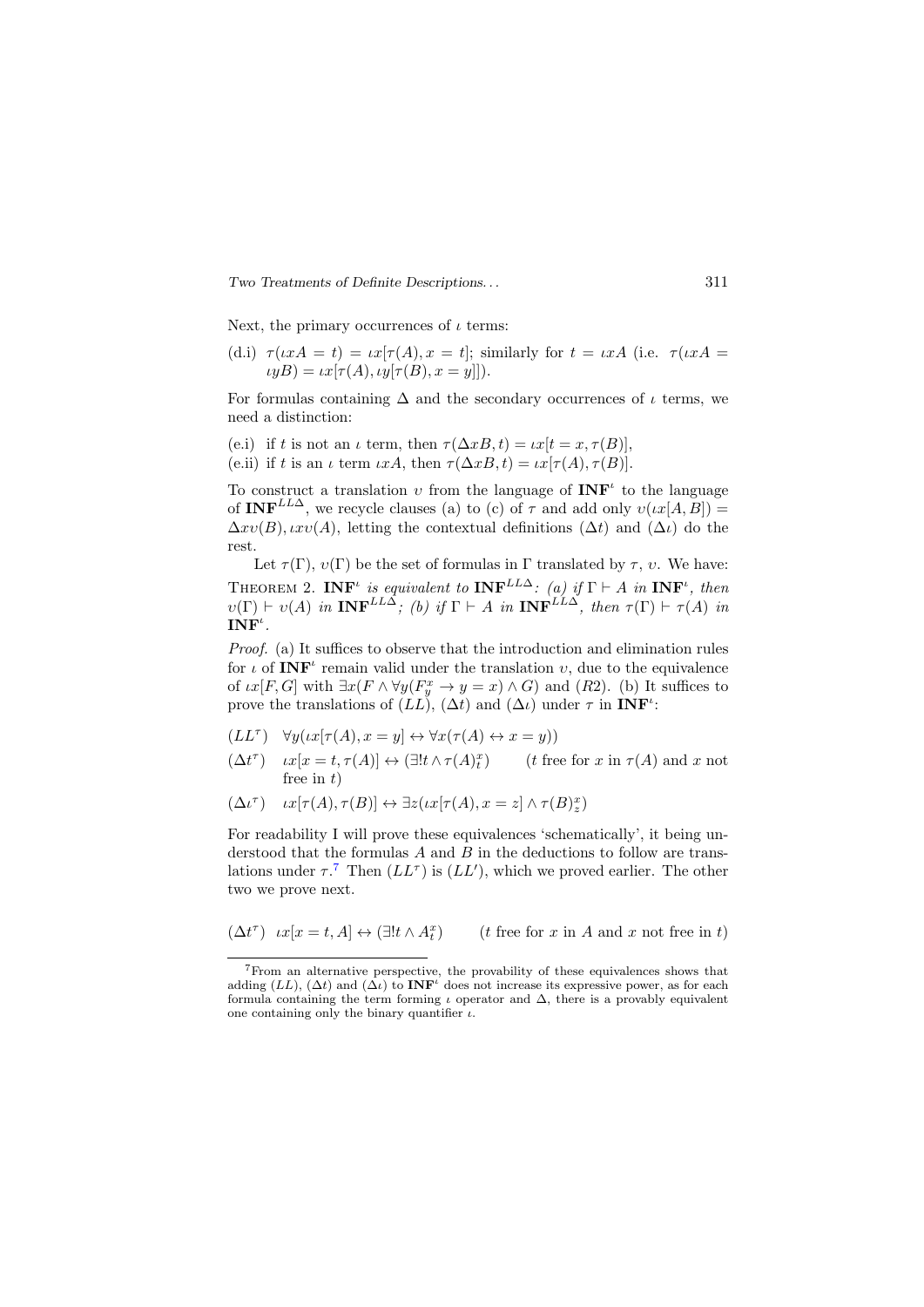1. 
$$
tx[x = t, A] \vdash \exists! t \land A_t^x
$$
  
\n
$$
\frac{\exists! x \quad 1 \quad \frac{t = x}{1!t}}{\exists! t \land A_t^x}
$$
\n
$$
\frac{tx[t = x, A]}{\exists! t \land A_t^x}
$$
\n
$$
\frac{\exists! t \land A_t^x}{1 \quad \frac{t = x}{1 \quad \frac{t}{1}}}
$$

2.  $\exists !t \wedge A_t^x \vdash \iota x[x = t, A]$ 

$$
\frac{\exists! t \land A_t^x}{\frac{\exists! t}{t=t}} \quad \frac{\exists! t \land A_t^x}{A_t^x} \quad \frac{\exists! t \land A_t^x}{\exists! t} \quad \frac{}{z=t}^1}{\underset{tx[x=t, A]}{x[t=t, A]}} \quad
$$

This is a correct application of  $\iota I$ :  $F_t^x$  is  $(x = t)^x_t$ , i.e.  $t = t$ , and  $F_z^x$  is  $(x=t)_z^x$ , i.e.  $z=t$ .  $\exists!z$  is discharged vacuously.

 $(\Delta \iota^\tau) \quad \iota x [A, B] \leftrightarrow \exists z (\iota x [A, x=z] \wedge B_z^x)$ 

1.  $\iota x[A, B] \vdash \exists z (\iota x[A, x = z] \land B_z^x)$ 

ιx[A, B] ξ 2 B<sup>x</sup> z ιx[A, x = z] ∧ B<sup>x</sup> z 2 ∃!z ∃z(ιx[A, x = z] ∧ B<sup>x</sup> z ) 2 ιE<sup>1</sup> ∃z(ιx[A, x = z] ∧ B<sup>x</sup> z )

where  $\xi =$ 

$$
\frac{\overline{A_z^x}^2 - \overline{\exists!z}^2}{x = z} \quad \frac{1}{\exists!z}^2 \quad \frac{tx[A,B]}{x = z} \quad \frac{\overline{\exists!x}^1 - \overline{\exists!z}^2 - \overline{A}^1 - \overline{A_z^x}^2}{x = z} \cdot \overline{E^2}
$$
\n
$$
tx[A, x = z]
$$

2. 
$$
\exists z (\iota x[A, x = z] \wedge B_z^x) \vdash \iota x[A, B]
$$

First,  $\iota x[A, x = z], B_z^x \vdash \iota x[A, B]$ :

$$
\frac{A^2 \frac{x}{x+z^2}^2}{\frac{A_z^x}{\frac{B_z^x}{\frac{B_z^x}{\frac{B_z^x}{\frac{B_z^x}{\frac{B_z^x}{\frac{B_z^x}{\frac{B_z^x}{\frac{B_z^x}{\frac{B_z^x}{\frac{B_z^x}{\frac{B_z^x}{\frac{B_z^x}{\frac{B_z^x}{\frac{B_z^x}{\frac{B_z^x}{\frac{B_z^x}{\frac{B_z^x}{\frac{B_z^x}{\frac{B_z^x}{\frac{B_z^x}{\frac{B_z^x}{\frac{B_z^x}{\frac{B_z^x}{\frac{B_z^x}{\frac{B_z^x}{\frac{B_z^x}{\frac{B_z^x}{\frac{B_z^x}{\frac{B_z^x}{\frac{B_z^x}{\frac{B_z^x}{\frac{B_z^x}{\frac{B_z^x}{\frac{B_z^x}{\frac{B_z^x}{\frac{B_z^x}{\frac{B_z^x}{\frac{B_z^x}{\frac{B_z^x}{\frac{B_z^x}{\frac{B_z^x}{\frac{B_z^x}{\frac{B_z^x}{\frac{B_z^x}{\frac{B_z^x}{\frac{B_z^x}{\frac{B_z^x}{\frac{B_z^x}{\frac{B_z^x}{\frac{B_z^x}{\frac{B_z^x}{\frac{B_z^x}{\frac{B_z^x}{\frac{B_z^x}{\frac{B_z^x}{\frac{B_z^x}{\frac{B_z^x}{\frac{B_z^x}{\frac{B_z^x}{\frac{B_z^x}{\frac{B_z^x}{\frac{B_z^x}{\frac{B_z^x}{\frac{B_z^x}{\frac{B_z^x}{\frac{B_z^x}{\frac{B_z^x}{\frac{B_z^x}{\frac{B_z^x}{\frac{B_z^x}{\frac{B_z^x}{\frac{B_z^x}{\frac{B_z^x}{\frac{B_z^x}{\frac{B_z^x}{\frac{B_z^x}{\frac{B_z^x}{\frac{B_z^x}{\frac{B_z}{\frac{B_z}{\frac{B_z}{\frac{A_z}{\frac{m}}{x\frac{A_z}{\frac{m}}{x\frac{A_z}{\frac{m}}{x\frac{A_z}{\frac{m}}{ \frac{A_z}{\frac{m}}{x\frac{m}}{2\frac{m}}{2\frac{m}}{2\frac{m}}{2
$$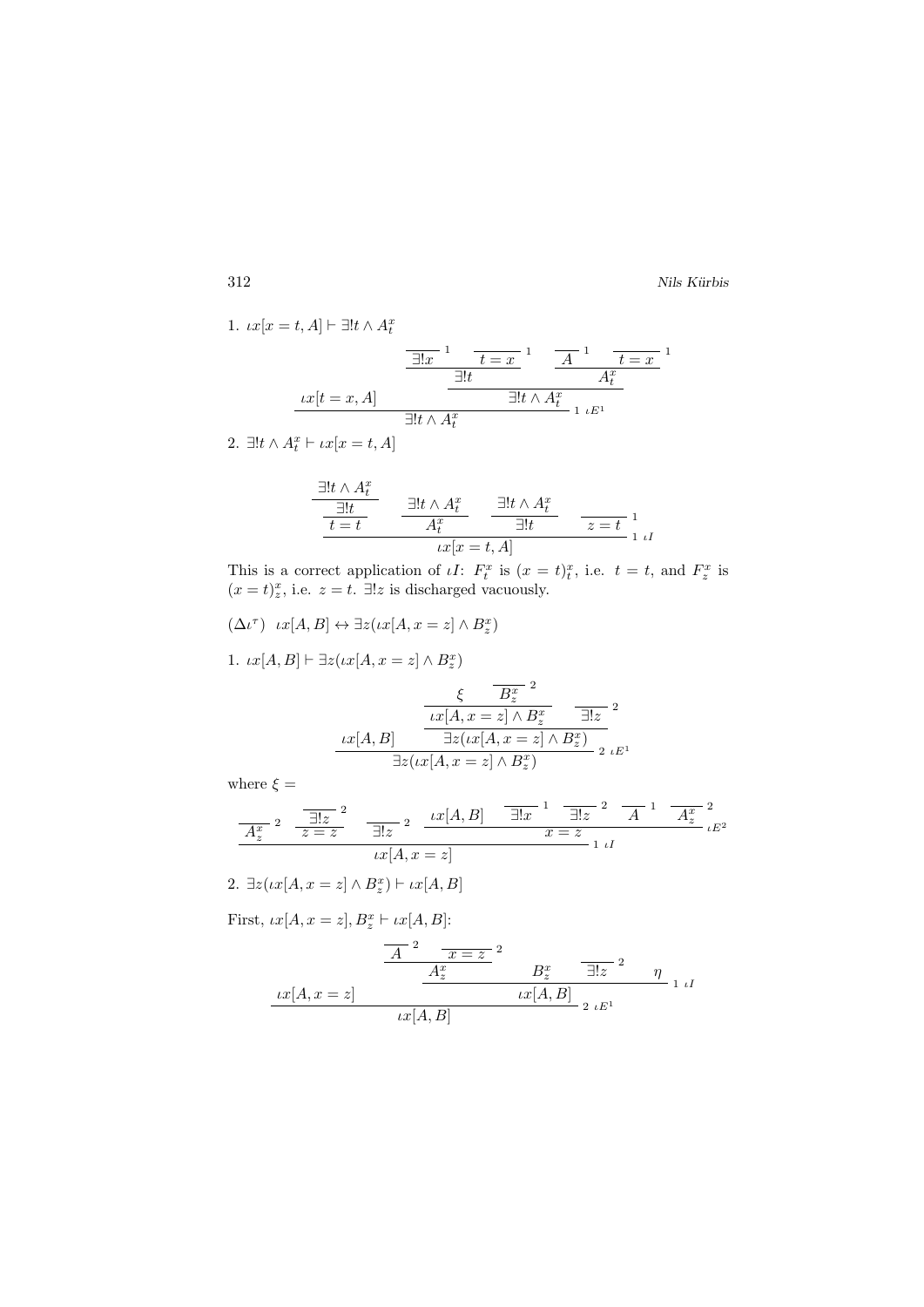where  $\eta =$ 

$$
ix[A, x = z] \qquad \overline{\exists!y} \quad \frac{1}{\exists!z} \quad \frac{1}{z} \quad \frac{1}{x} \quad \frac{1}{x} \quad \frac{1}{x} \quad \frac{1}{x} \quad \frac{1}{x} \quad \frac{1}{x} \quad \frac{1}{x} \quad \frac{1}{x} \quad \frac{1}{x} \quad \frac{1}{x} \quad \frac{1}{x} \quad \frac{1}{x} \quad \frac{1}{x} \quad \frac{1}{x} \quad \frac{1}{x} \quad \frac{1}{x} \quad \frac{1}{x} \quad \frac{1}{x} \quad \frac{1}{x} \quad \frac{1}{x} \quad \frac{1}{x} \quad \frac{1}{x} \quad \frac{1}{x} \quad \frac{1}{x} \quad \frac{1}{x} \quad \frac{1}{x} \quad \frac{1}{x} \quad \frac{1}{x} \quad \frac{1}{x} \quad \frac{1}{x} \quad \frac{1}{x} \quad \frac{1}{x} \quad \frac{1}{x} \quad \frac{1}{x} \quad \frac{1}{x} \quad \frac{1}{x} \quad \frac{1}{x} \quad \frac{1}{x} \quad \frac{1}{x} \quad \frac{1}{x} \quad \frac{1}{x} \quad \frac{1}{x} \quad \frac{1}{x} \quad \frac{1}{x} \quad \frac{1}{x} \quad \frac{1}{x} \quad \frac{1}{x} \quad \frac{1}{x} \quad \frac{1}{x} \quad \frac{1}{x} \quad \frac{1}{x} \quad \frac{1}{x} \quad \frac{1}{x} \quad \frac{1}{x} \quad \frac{1}{x} \quad \frac{1}{x} \quad \frac{1}{x} \quad \frac{1}{x} \quad \frac{1}{x} \quad \frac{1}{x} \quad \frac{1}{x} \quad \frac{1}{x} \quad \frac{1}{x} \quad \frac{1}{x} \quad \frac{1}{x} \quad \frac{1}{x} \quad \frac{1}{x} \quad \frac{1}{x} \quad \frac{1}{x} \quad \frac{1}{x} \quad \frac{1}{x} \quad \frac{1}{x} \quad \frac{1}{x} \quad \frac{1}{x} \quad \frac{1}{x} \quad \frac{1}{x} \quad \frac{1}{x} \quad \frac{1}{x} \quad \frac{1}{x} \quad \frac{1}{x}
$$

Thus  $\iota x[A, x = z] \wedge B_z^x \vdash \iota x[A, B]$ , and so  $\exists z(\iota x[A, x = z] \wedge B_z^x) \vdash \iota x[A, B]$ . In this last application of  $\exists E, \exists ! z$  is discharged vacuously. Notice that it would have been possible to discharge only one (or indeed none) of the  $\exists ! z$ by  $\iota E^2$ , and the discharge the other (or both) by the application of  $\exists E$ .

This completes the proof of Theorem 2.

Under translation  $\tau$ ,  $(R1)$ ,  $(R2)$ ,  $(R3)$  and  $(R4)$  become:

 $(R1^{\tau}) \quad \iota x[\tau(A), \exists ! x] \leftrightarrow \exists y \forall x(\tau(A) \leftrightarrow x = y)$ 

 $(R2^{\tau}) \quad \iota x[\tau(A), \tau(B)] \leftrightarrow \exists z (\forall y (\tau(A) \leftrightarrow y = z) \land \tau(B)_{z}^{x})$ 

 $(R3^{\tau})$   $\iota x[\tau(A), x = t] \rightarrow \tau(A)_{t}^{x}$  (*t* free for *x* in  $\tau(A)$  and *x* not free in *t*)

 $(R4^{\tau}) \quad \iota x[\tau(A), \exists ! x] \rightarrow \iota x[\tau(A), \tau(A)]$ 

 $(R2^{\tau})$  follows from the interderivability of  $\exists x (A \wedge \forall y (A_y^x \rightarrow x = y) \wedge B)$ with  $\iota x[A, B]$  (see [\[4,](#page-18-1) 90f]). The rest are proved on the following pages, once more 'schematically' and with  $\tau$  suppressed for readability. The proofs presuppose a judicious choice of variables.  $(R1^{\tau})$   $\iota x[A, \exists !x] \leftrightarrow \exists y \forall x(A \leftrightarrow x = y)$ 

1.  $\iota x[A, \exists !x] \vdash \exists y \forall x(A \leftrightarrow x = y)$ 

$$
\frac{\frac{A_y^{x-3}}{A_y} - \frac{x - y}{x - y}}{x}
$$
\n
$$
\frac{A \leftrightarrow x = y}{\frac{A \leftrightarrow x = y}{\frac{\forall x (A \leftrightarrow x = y)}{x}}}
$$
\n
$$
\frac{Lx[A, \exists !x]}{\exists y \forall x (A \leftrightarrow x = y)}
$$
\n
$$
\frac{1}{\exists y \forall x (A \leftrightarrow x = y)}} \xrightarrow{a \quad Lx}
$$

where  $\xi =$ 

$$
\frac{\iota x[A, \exists! x] \qquad \overline{\exists! x}^2 \qquad \overline{\exists! y}^3 \qquad A^{-1} \qquad A^x}{x = y}^3 \iota E^2
$$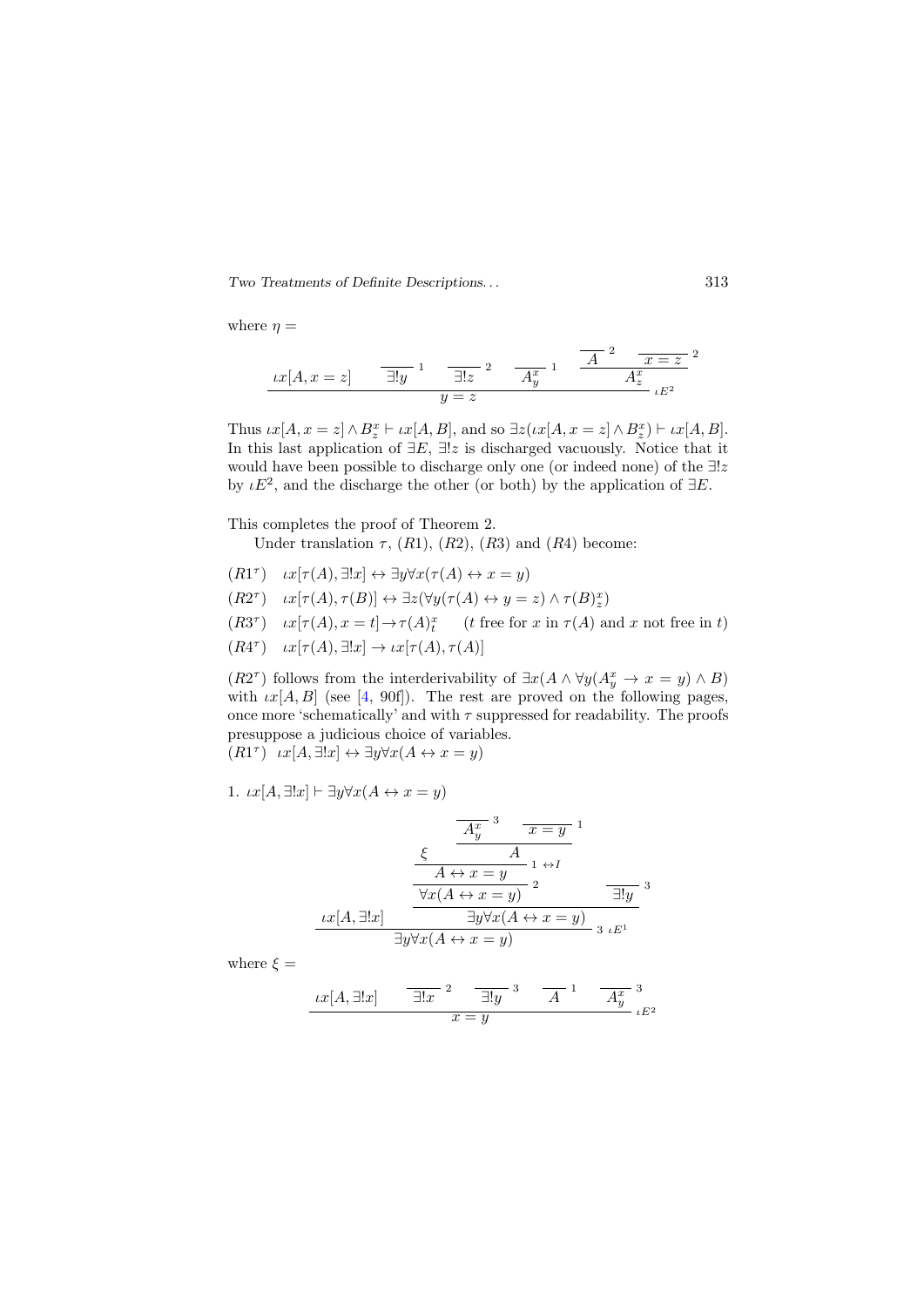2. 
$$
\exists y \forall x (A \leftrightarrow x = y) \vdash \iota x [A, \exists !x]
$$
  

$$
\frac{\eta_1}{\exists ! \, y} \quad \frac{\neg \exists ! \, y} \quad \frac{1}{\exists ! \, y} \quad \eta_2}{\iota x [A, \exists !x]} \quad \frac{\eta_1}{\iota x [A, \exists !x]} \quad \frac{\neg \exists ! \, y} \quad \frac{\eta_2}{\iota x [A, \exists !x]} \quad \frac{\eta_1}{\iota x [A, \exists !x]} \quad \frac{\eta_2}{\iota x [A, \exists !x]} \quad \frac{\eta_2}{\iota x [A, \exists !x]} \quad \frac{\eta_2}{\iota x [A, \exists !x]} \quad \frac{\eta_2}{\iota x [A, \exists !x]} \quad \frac{\eta_2}{\iota x [A, \exists !x]} \quad \frac{\eta_2}{\iota x [A, \exists !x]} \quad \frac{\eta_2}{\iota x [A, \exists !x]} \quad \frac{\eta_2}{\iota x [A, \exists !x]} \quad \frac{\eta_2}{\iota x [A, \exists !x]} \quad \frac{\eta_2}{\iota x [A, \exists !x]} \quad \frac{\eta_2}{\iota x [A, \exists !x]} \quad \frac{\eta_2}{\iota x [A, \exists !x]} \quad \frac{\eta_2}{\iota x [A, \exists !x]} \quad \frac{\eta_2}{\iota x [A, \exists !x]} \quad \frac{\eta_2}{\iota x [A, \exists !x]} \quad \frac{\eta_2}{\iota x [A, \exists !x]} \quad \frac{\eta_2}{\iota x [A, \exists !x]} \quad \frac{\eta_2}{\iota x [A, \exists !x]} \quad \frac{\eta_2}{\iota x [A, \exists !x]} \quad \frac{\eta_2}{\iota x [A, \exists !x]} \quad \frac{\eta_2}{\iota x [A, \exists !x]} \quad \frac{\eta_2}{\iota x [A, \exists !x]} \quad \frac{\eta_2}{\iota x [A, \exists !x]} \quad \frac{\eta_2}{\iota x [A, \exists !x]} \quad \frac{\eta_2}{\iota x [A, \exists !x]} \quad \frac{\eta_2}{\iota x [A, \exists !x]} \quad \frac{\eta_2}{\iota x [A, \exists !x]} \quad \frac{\eta_2}{\iota x [A, \exists !x]}
$$

where  $\eta_1 =$ 

$$
\frac{\forall x (A \leftrightarrow x = y)}{A_y^x \leftrightarrow y = y}^2 \qquad \frac{\exists! y \quad ^2}{y = y}^2
$$
\n
$$
\frac{A_y^x \leftrightarrow y = y}{A_y^x} \leftrightarrow E^2
$$

and  $\eta_2 =$ 

$$
\frac{\forall x (A \leftrightarrow x = y)}{A_v^x \leftrightarrow v = y} \qquad \frac{\exists! v \quad 1}{A_v^x} \qquad \qquad \frac{A_v^x}{v = y} \leftrightarrow E^1
$$

 $(R3^{\tau})$   $\iota x[A, x = t] \rightarrow A_t^x$  (*t* free for *x* in *A* and *x* not free in *t*)

$$
\frac{1}{x}[A, x=t] \frac{A}{A_t^x} \frac{x=t}{1 \cdot E^1}
$$

We also have  $\iota x[A, x = t] \to \exists! t \ (x \text{ not free in } t)$ :

$$
\underbrace{xx[A, x=t]}_{\exists!t} \quad \frac{\boxed{\exists!x}^{1} \quad x=t}{\exists!t}^{1}
$$

Hence  $\iota x[A, x = t] \to (\exists! t \wedge A_t^x)$ , and so by  $(\Delta t^{\tau})$ ,  $\iota x[A, x = t] \to \iota x[x = t]$ t, A]. We do not, however, have the converse.  $(\exists ! t \land A_t^x) \rightarrow \iota x[A, x = t]$ is not true.  $\iota x[A, x = t]$  means 'The A is identical to t', and this does not follow from the existence of a t which is  $A$ , i.e.  $\exists !t \wedge A_t^x$ .

$$
(R4^{\tau}) \quad \iota x[A, \exists !x] \vdash \iota x[A, A]
$$
\n
$$
\frac{A_z^{x}}{2} \quad \frac{A_z^{x}}{2} \quad \frac{2}{\exists !z} \quad \xi
$$
\n
$$
\frac{\iota x[A, \exists !x]}{\iota x[A, A]} \quad \frac{\iota x[A, A]}{2 \, \iota E^1} \quad 1 \, \iota I
$$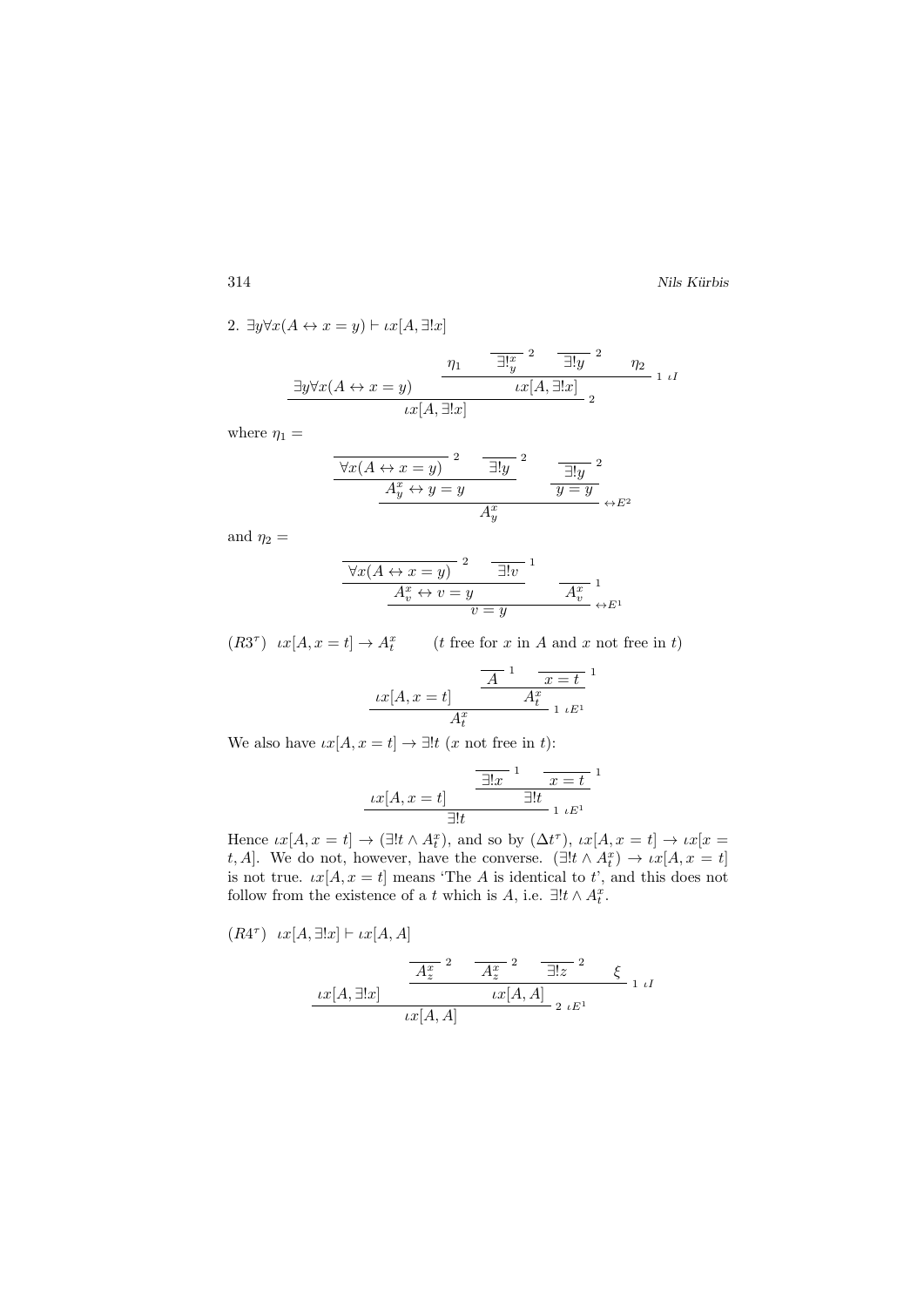Two Treatments of Definite Descriptions. . . 315

where  $\xi =$ 

$$
\underbrace{tx[A,\exists!x] \qquad \overline{\exists!v}^{1} \qquad \overline{\exists!z}^{2} \qquad \overline{A_v^{x}}^{1} \qquad \overline{A_z^{x}}^{2}}_{\iota E^{2}}
$$

To close this section, a few words about  $\forall E$ ,  $\exists I$  and  $=E$ . In systems where  $\iota$  is a term forming operator,  $\iota$  terms can be used as terms instantiating universal generalisations, as terms over which to generalise existentially and as terms to the left or right of identity in Leibniz's Law. To establish that the current system is as versatile as a system in which this is possible, it remains to be shown that these uses of  $\iota$  terms can be reconstructed in the present formalism. In other words, we need to show:

 $(\forall \iota) \qquad \forall x B, \iota x[A, \exists ! x] \vdash \iota x[A, B]$ 

$$
(\exists \iota) \qquad \iota x[A, B], \iota x[A, \exists! x] \vdash \exists x B
$$

$$
(= \iota) \qquad B_t^x, \iota x[A, x=t] \vdash \iota x[A,B]
$$

An inference concluding the existence of an  $\iota$  term by AD is a special case of  $\iota x[F,G] \vdash \iota x[F,\exists !x],$  which holds by  $(R2^{\tau}), (R1^{\tau})$  and general logic. I will only show that  $(\forall \iota)$  and  $(=\iota)$  hold, the proof of  $(\exists \iota)$  being similar.

$$
(\forall \iota) \ \forall x B, \iota x [A, \exists ! x] \vdash \iota x [A, B]
$$

$$
\frac{1}{x[A, \exists !x]} \frac{\frac{A_z^{x-2}}{A_z^{x}} \frac{\forall x B}{B_z^{x}} \frac{\exists !z}{\exists !z}^{2}}{\frac{1}{x[A, B]}} \frac{1}{2} \lim_{t \to t} 1
$$

where  $\xi =$ 

$$
\underbrace{xx[A,\exists!x] \qquad \overline{\exists!y}^{1} \quad \overline{\exists!z}^{2} \quad A_y^{x-1} \quad A_z^{x-2}}_{y=z \quad \iota E^2}
$$

 $(= \iota) \quad B_t^x, \iota x[A, x = t] \vdash \iota x[A, B]$ 

$$
\frac{x=t^2}{A_t^x} \frac{A}{B_t^x} \frac{\frac{1}{\exists!x}^2 \frac{1}{x=t^2}}{\frac{1}{\exists!t}^x \frac{1}{\exists!t}} \frac{1}{\eta}
$$
  

$$
tx[A,B] \frac{tx[A,B]}{x[B,B]} z E^1}
$$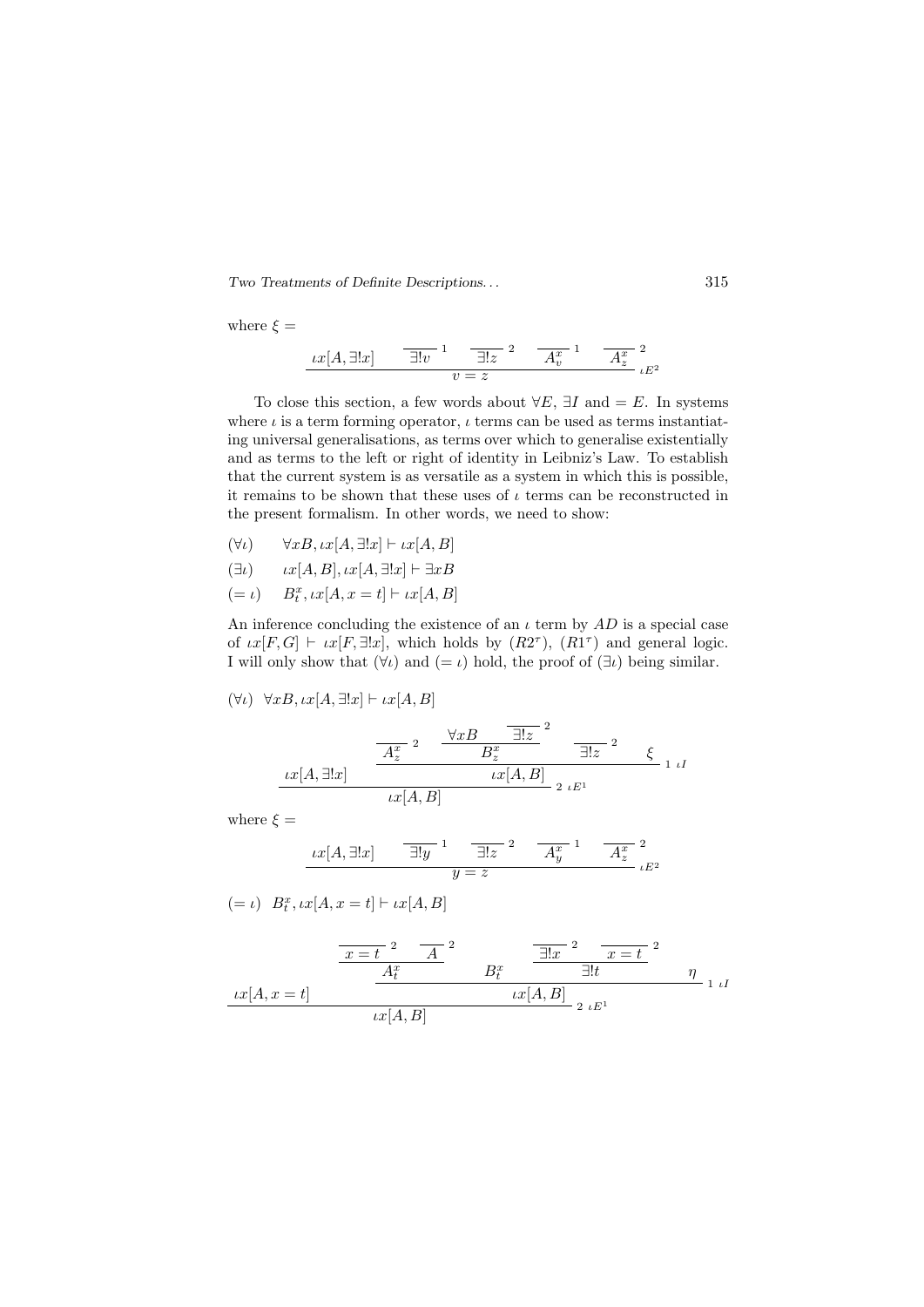where  $\eta =$ 

$$
\underbrace{tx[A, x=t]}_{U} \quad \overline{\exists!v}^{1} \quad \overline{\underbrace{x=t}^{2} \quad \overline{\exists!x}^{2}}_{U=t} \quad \overline{A_v^{x}}^{1} \quad \overline{\underbrace{x=t}^{2} \quad A}^{2}}_{U=t} \quad \overline{A_v^{x}}
$$

#### 5. Conclusion and further work

The present formalism has certain advantages over the use of  $\iota$  as a term forming operator. It incorporates scope distinctions within the notation, without the need for an abstraction operator or other syntactic devices or conventions. It provides a natural formalisation of a theory of definite descriptions, here developed within intuitionist negative free logic. The resulting system has desirable proof-theoretic properties, as deductions in it normalise, and it is equivalent to well known axiomatic theories of definite descriptions.

Scope distinctions are of particular interest to the development of a theory of definite descriptions within modal logic. Fitting and Mendelsohn, for instance, provide a detailed account of definite descriptions within quantified modal logic [\[1,](#page-18-8) Ch 12], which uses an abstraction operator for scope distinction. They observe that scope distinctions are already needed for formulas containing individual constants, if they are not interpreted rigidly, and so they introduce predicate abstraction well before definite descriptions. However, in their system, as in Lambert's, predicate abstraction does not appear to play any further role than marking scope distinctions. The present notation provides a perspicuous way of distinguishing the scope of modal operators that is independent of abstraction operators:

It is possible that the F is  $G: \Diamond \iota x[F, G]$ The F is possibly G:  $\iota x[F, \diamondsuit G]$ . The possible F is G:  $\iota x[\diamond F,G]$ 

For scope distinctions with regard to non-rigidly interpreted individual constants, we can use the technique of simulating the use of a constant  $t$  by a predicate  $x = t$  introduced earlier. It would be worth comparing the approach proposed here with Fitting's and Mendelsohn's, but this must wait for another occasion.